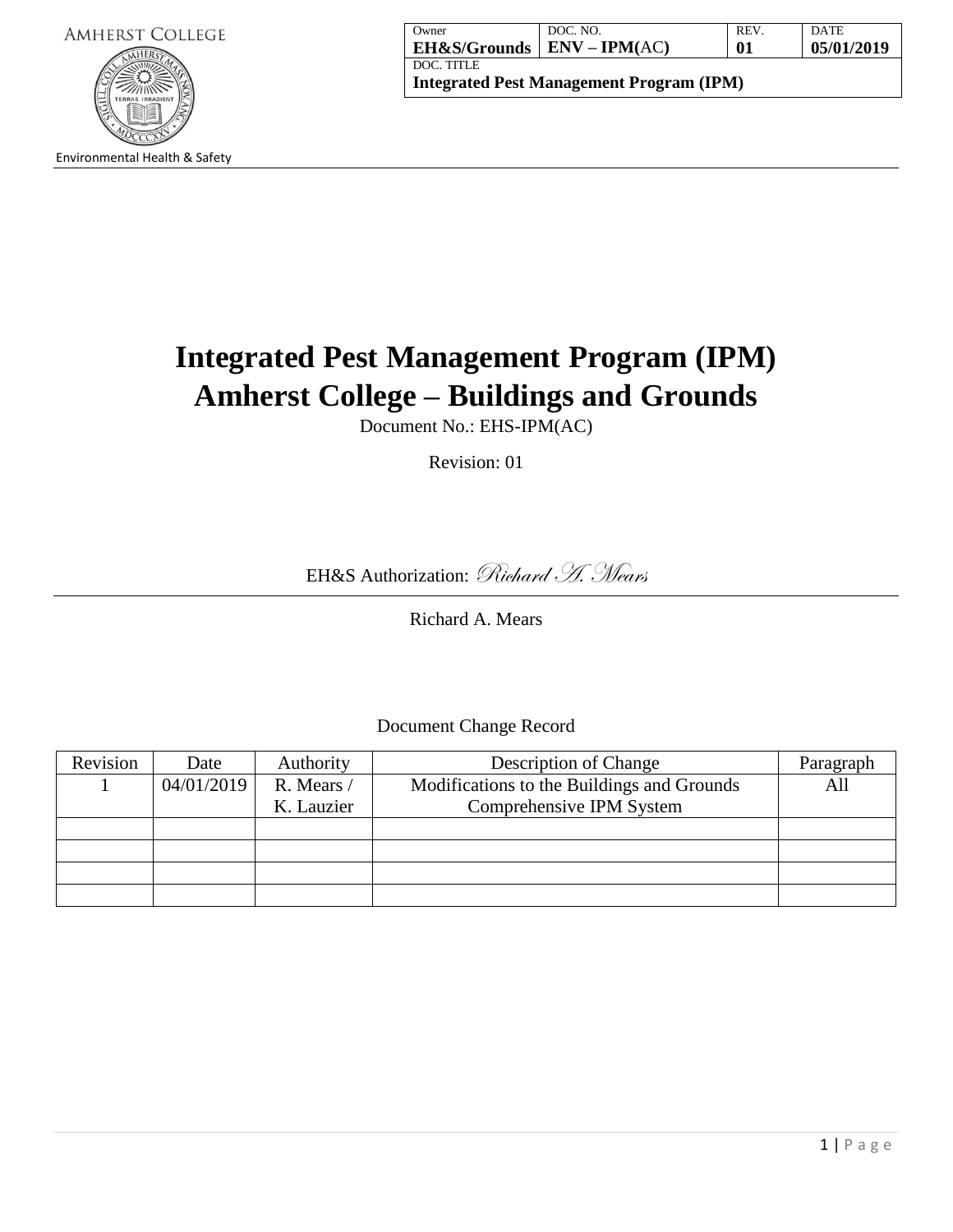| Owner                                           | DOC. NO.                     | REV. | <b>DATE</b> |
|-------------------------------------------------|------------------------------|------|-------------|
|                                                 | EH&S/Grounds   ENV – IPM(AC) | 01   | 05/01/2019  |
| DOC. TITLE                                      |                              |      |             |
| <b>Integrated Pest Management Program (IPM)</b> |                              |      |             |

# **Contents**

| 2. |                                                                                  |
|----|----------------------------------------------------------------------------------|
| 3. |                                                                                  |
| 4. |                                                                                  |
| 5. |                                                                                  |
| 6. |                                                                                  |
| 7. |                                                                                  |
| 8. |                                                                                  |
| 9. |                                                                                  |
|    |                                                                                  |
|    | 11. Specialized Pest Management Protocols (Mosquito and Termites)14              |
|    | 12. IPM Committee, Coordinator, Pest Management Contractor and Board of Health15 |
|    |                                                                                  |
|    |                                                                                  |
|    | 15. Building and Grounds - Standard Operating Guidelines (SOP's)16               |
|    |                                                                                  |
|    |                                                                                  |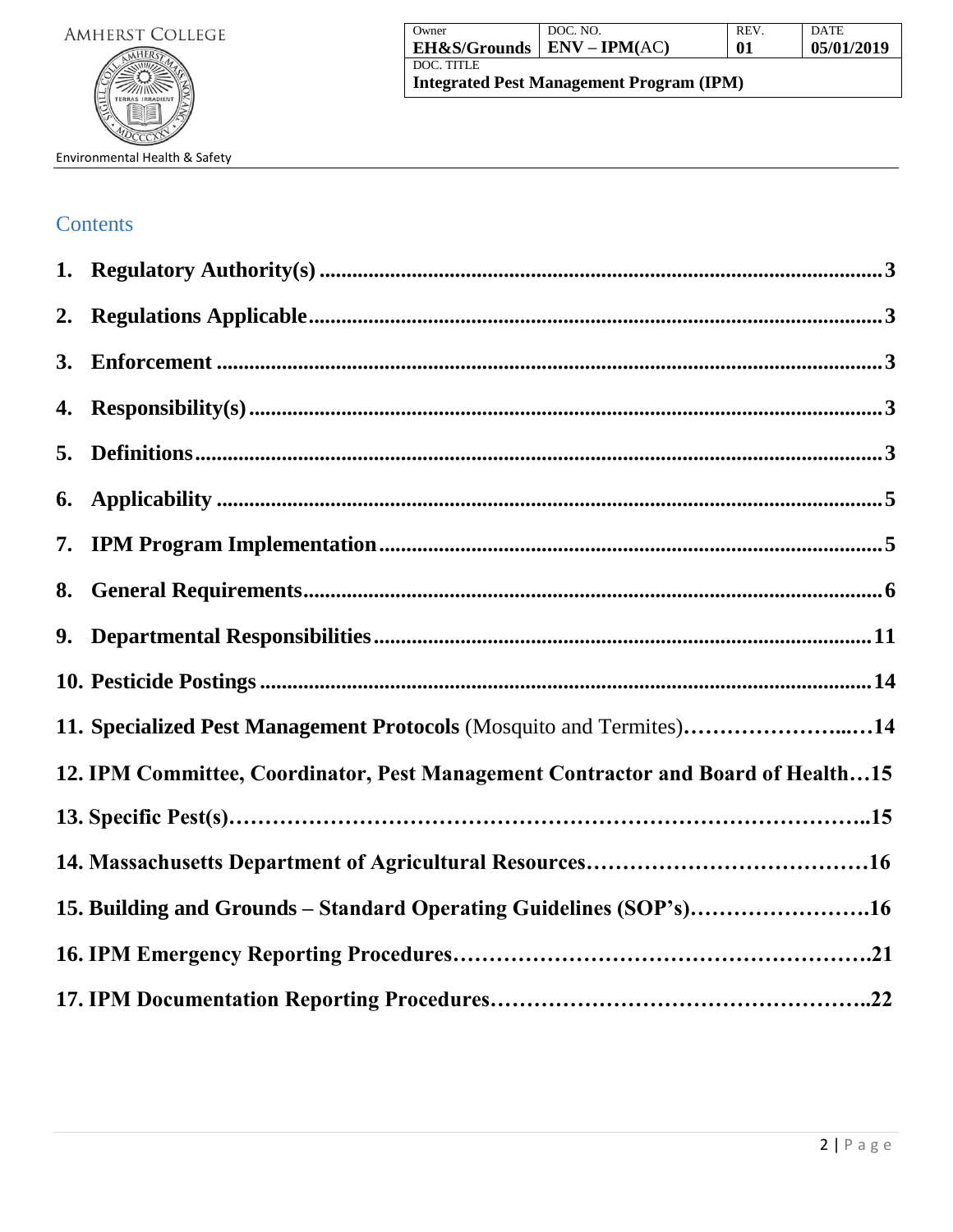

| Owner                   | DOC. NO.        | <b>REV</b> | <b>DATE</b> |
|-------------------------|-----------------|------------|-------------|
| <b>EH&amp;S/Grounds</b> | $ENV - IPM(AC)$ | 01         | 05/01/2019  |
| DOC. TITLE              |                 |            |             |

### Environmental Health & Safety

# **1. Regulatory Authority(s)**

- Federal Insecticide, Fungicide, and Rodenticide Act Public Law 92-516 o 40 CFR 150 - 189
- Massachusetts Pesticide Act M.G.L. Chapter 132B

# **2. Regulations Applicable**

- Massachusetts Pesticide Regulations 333 CMR 13.00
- Occupational Safety & Health Administration (OSHA)
	- o Worker Protection Standard 29 CFR 1910

# **3. Enforcement**

Civil administrative penalties of up to \$1,000, against any person(s) who violates these requirements.

# **4. Responsibility(s)**

 It is the responsibility of Amherst College to develop, implement and maintain an effective IPM program that uses best management practices to protect persons, the environment and property by minimizing the use of hazardous chemicals and efficiently communicating programs, applications and information on the products used to the college community and other interested persons. This pest management and IPM program is the responsibility of Environmental Health & Safety (EH&S) and the Facilities Department.

# **5. Definitions**

- Integrated Pest Management (IPM) is a comprehensive strategy of pest control created in an environmentally responsible manner to reduce the need for reliance on chemical pesticides. It is a combination of pest controls; which includes the use of housekeeping practices, inspection, monitoring, sanitation and physical barriers, as well as the introduction of natural pest adversaries, plantings, control measures and responsible use of the most environmentally-friendly pesticides when necessary.
- **Agricultural Areas –** includes but is not limited to. Actively cultivated gardens, greenhouses, orchards, fields, pastures and other areas where herbicides might adversely affect the vegetation under or around the cultivation or agricultural management.
- **Anti-Microbial Pesticides** are disinfectants and sanitizers, which include pool chemicals. They are utilized by EH&S, HVAC contractors and shops, as well as pool operators. Anti-microbial pesticides are exempt from the pesticide regulations, but their use must be included in the IIPM.
- **Botanicals**  are insecticides that are naturally occurring chemicals (toxic to insects) that are extracted or derived from plants or minerals. These minimum risk pesticide products are considered exempt from the requirements of being registered as a pesticide because the EPA has determined that they pose little to no risk to human health or the environment as indicated in FIFRA, section  $25(b)$ .
- **Childcare Center** Any public or private facility operated on a regular basis whether known as a day nursery, nursery school, kindergarten, child play school, progressive school, child development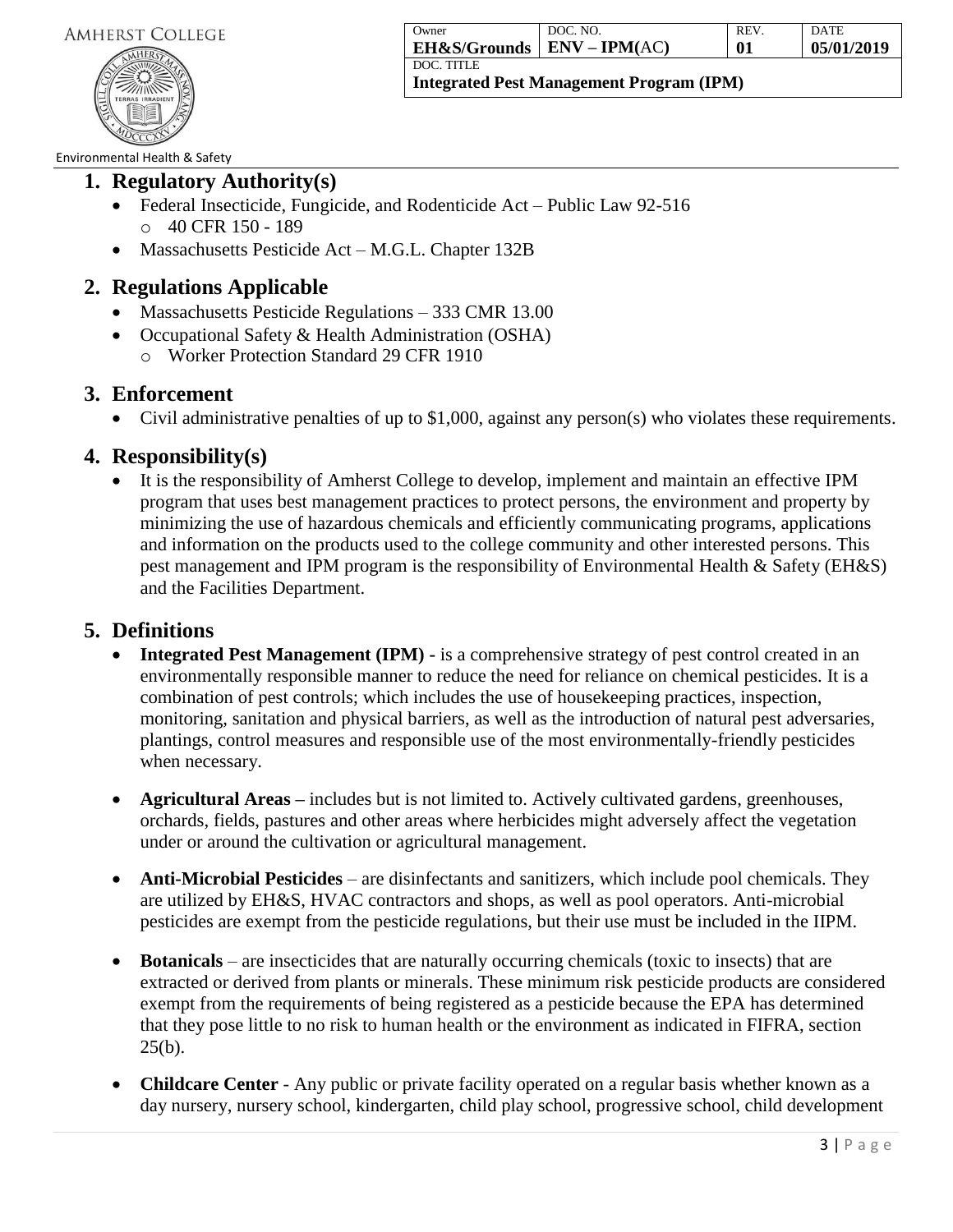

| Owner                                      | DOC. NO. | <b>REV</b> | <b>DATE</b> |
|--------------------------------------------|----------|------------|-------------|
| $\vert$ EH&S/Grounds $\vert$ ENV – IPM(AC) |          | 01         | 05/01/2019  |
| DOC. TITLE                                 |          |            |             |

**Integrated Pest Management Program (IPM)**

### Environmental Health & Safety

center or preschool, or known under any other name which receives children not of common parentage who are not more than six years of age.

- **Commercial Certified Applicator** personnel within the department of Athletics and Grounds at Facilities who have fulfilled their state regulatory requirements and have been determined by the Commonwealth of Massachusetts to be competent in the use and handling of pesticides. Commercially Certified Applicators must have proven their competency by demonstrating both practical and written knowledge, before certification is granted. Under the direction or supervision of the Commercial Certified Applicator, a non-certified applicator working for the college can carry out the application of pesticides
- **Emergency Waiver** a single use waiver issued to the childcare center, school, or a school aged program by the Board of Health Agent, Health Department, or the Department of Food and Agriculture. It can only be issued in case of emergency and when there are no other viable alternatives to the use of chemicals.
- **Foliar Applications of Pesticides**  technique of treating plants by application directly to the leaves of the plant, through absorption
- **Indoor Pesticide Application** An indoor pesticide application is one where the applicator is standing inside of the facility making a pesticide application, or one where the applicator is standing outside of the facility and making the pesticide application towards the interior of the building
- **MADCR – Massachusetts Department of Conservation and Recreation**
- **Pest** A pest is any animal, disease, fungus, insect, nematode, rodent, weed or other form of terrestrial or aquatic life form that is injurious to other animals, farms, humans, plants, property, public health, structures, the environment, or interferes with economic activities such as but not limited to agriculture and logging.
	- **Public Nuisance Pests**  plant diseases, insects, and related pests which are declared to be "public nuisances" by the state. They include;
		- o Gypsy and brown tail moths, tent caterpillars, cankerworms, oriental hag moths, fall webworms, Japanese beetles, pine loopers, and elm leaf beetles which damage forest and shade tree foliage;
		- o Diseases and leaf eating and sucking insects which damage forests and shade trees; and oBeetles which spread Dutch Elm Disease.
	- Turf Pest Any organism causing measurable deterioration in the esthetic or functional value of turf, such as, but not limited to diseases, insects, rodents and weeds.
- **Pesticide** A pesticide is any substance or mixture of substances that is used to destroy, prevent, repel, or mitigate any pest and any substance or mixture of substances used as a plant defoliate, desiccate or growth regulator. A "pesticide" is any product (fungicide, herbicide, insecticide or rodenticide that has the following on the container:
	- o**EPA Registration Number**: a number assigned to the "pesticide" product, such as; EPA registration number 524-445 is Roundup Herbicide.

**Signal Words**: Caution (slightly toxic), Warning (moderately toxic), Danger (highly toxic).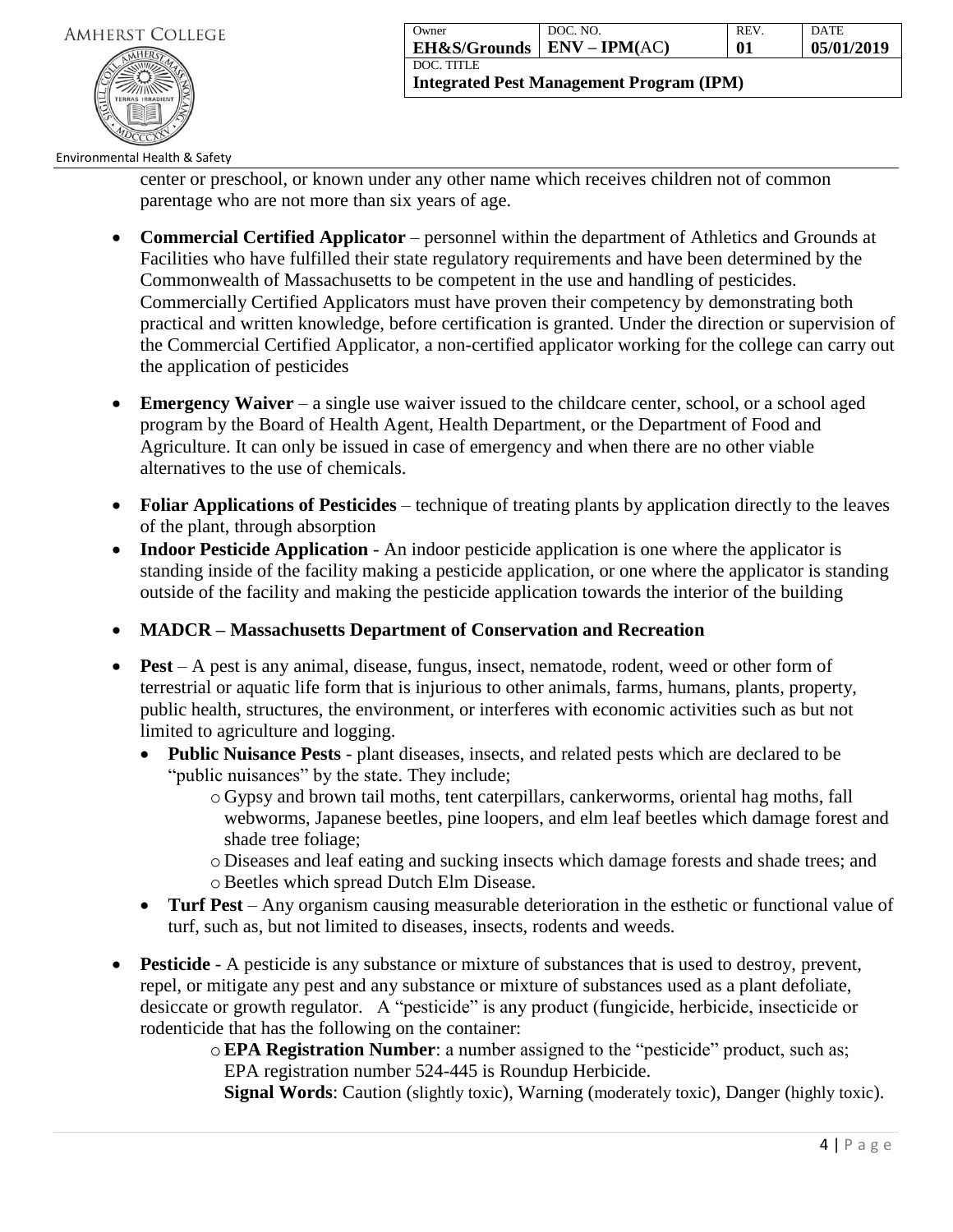

| Owner                        | DOC. NO. | <b>REV</b> | DATE       |
|------------------------------|----------|------------|------------|
| EH&S/Grounds   ENV – IPM(AC) |          | 01         | 05/01/2019 |
| DOC. TITLE                   |          |            |            |

### Environmental Health & Safety

- **Protected Area**
	- Any academic, residential, commercial, school or other building where people gather and the area within a 100-foot radius surrounding these structures, not exceeding the property line.
	- Any developed recreation area open to public accommodation, including any developed public or commercial campground, developed picnic area, developed park and recreation facility, playground, school bus stop, or other area developed for organized recreation.
- **Signal Word -** found on pesticide product labels, and they describe the acute (short-term) toxicity of the formulated pesticide product. The signal word can be either: DANGER, WARNING or CAUTION. Products with the DANGER signal word are the most toxic.

# **6. Applicability**

- The Building and Grounds IPM plan has been developed for all buildings and the grounds at Amherst College, which includes, but is not limited to; all academic, residential and associated facilities, as well as the athletic fields, grounds, the Golf Course and Rental Housing properties. This IPM program has been separated from the Woodside IPM program which is a standalone document specifically written for the Woodside Childcare Facility (School pre-K-12), which is located at 155 Woodside Ave. The IPM focuses on the elimination and reduction of sources of food, water and harborage for pests, both inside and outside of buildings at Amherst College.
- *Outside Contractors* In accordance with the requirements of this IPM plan, and the above referenced federal and state regulatory mandates from which this plan was derived, outside contractors shall follow the protocols and procedures found here-in.
	- $\circ$  The Building and Grounds IPM plan has been created to eliminate health and safety threats to person(s), property and the environment at Amherst College, created by pests, as defined above.

# **7. IPM Program Implementation**

• Amherst College has developed an IPM Program for both Woodside Childcare, as well as Building and Grounds. The IPM includes all of the following;

oCreation of IPM policies

oIdentification of IPM Committees and Coordinator

oIdentification of a licensed pest control contractor who will;

- Assist in maintaining the College IPM program and update the required state IPM plan, annually
- Follow the IPM contracts and SOG's
- Complete and monitor the required action, activity and monitoring reports and update the Pest Control Coordinator on all needed modifications.

oEducation and applicable training for all affected departments and personnel oInitiate corrective measures to reduce pest related issues and reduce the dependence on pesticides.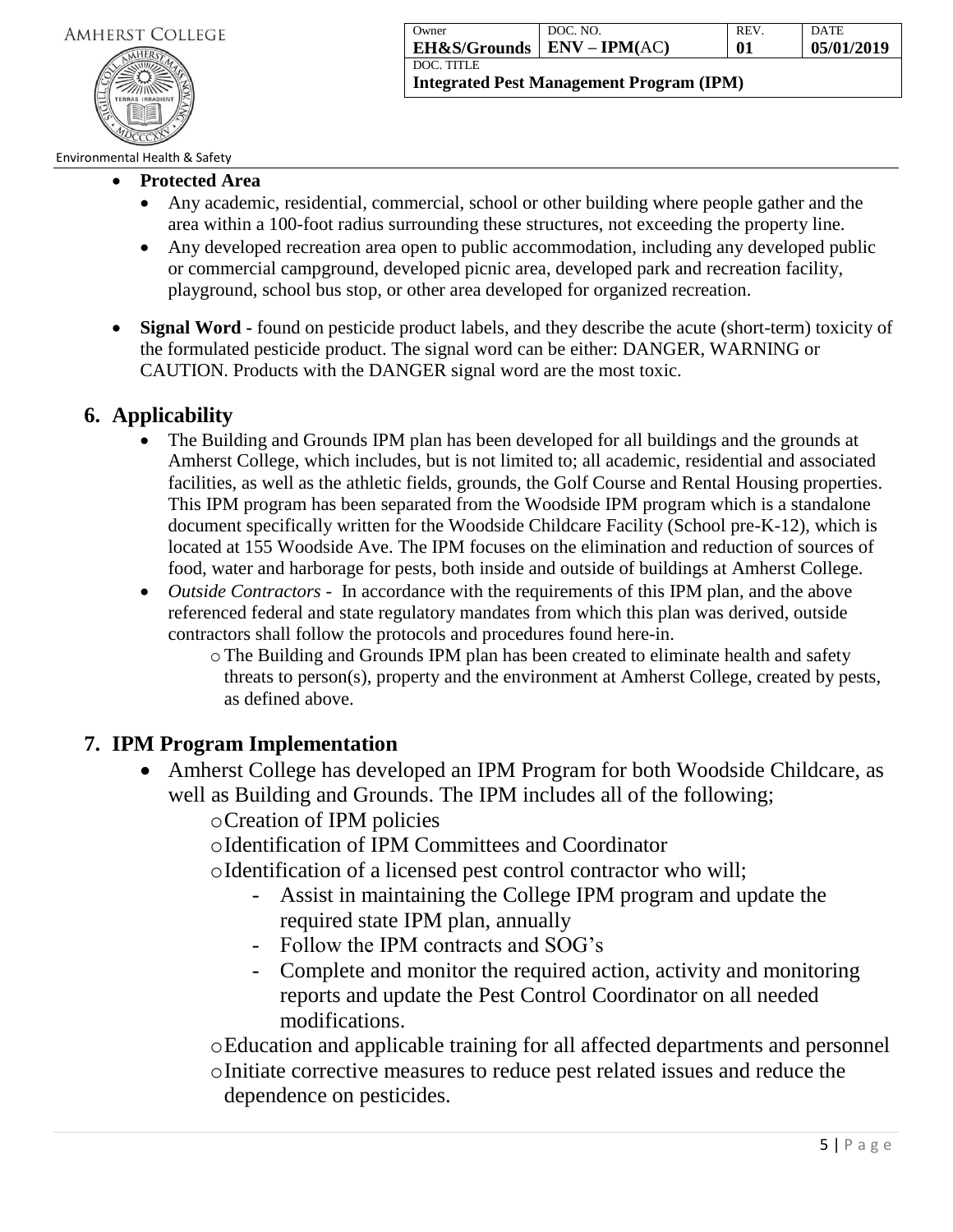

| Owner                                      | DOC. NO. | <b>REV</b> | <b>DATE</b> |
|--------------------------------------------|----------|------------|-------------|
| $\vert$ EH&S/Grounds $\vert$ ENV – IPM(AC) |          | 01         | 05/01/2019  |
| DOC. TITLE                                 |          |            |             |

Environmental Health & Safety

# **8. General Requirements for IPM**

- The use of EPA registered chemical pesticides, including those sold over-the-counter are not permitted for use at Amherst College (exterior or interior) unless it complies with the following IPM protocols.
- Amherst College shall make every attempt to use non-pesticide chemicals, (those that do not have an EPA Registration Number and a "signal word") when treating a pest problem.
	- oPesticide applicator shall be certified or licensed by the (MADCR) to apply a pesticide
	- o No pesticide shall be used in or around an Amherst College building, or to the grounds of the campus unless the presence of the pest has been identified and documented, or there is biological evidence of the pest, and that no other alternative, other than a pesticide can be used to eliminate the pest, as defined in the definition section.
- Amherst College has specific programs in place to further reduce the dependence on pesticides, which include physical separation and housekeeping practices. These programs and procedures can be found on the Amherst College EH&S website, for the following pest concerns; bats, bedbugs, mice and rodents, mosquitos, ticks and the Western Conifer Seed "Stink" bugs
- **Pesticide Applicators**
	- oPesticide applicators include, the Amherst College Pest and Wildlife Management Contractor, licensed Grounds and Landscaping personnel, as well as Custodial, EH&S Grounds and Landscaping staff and Pool Operators using pesticides that are considered exempt.
	- oPesticide applicators / contractors working for Amherst College shall provide the College with the necessary contracts, adequate insurance coverage verification and other associated materials, prior to beginning any work in or around the buildings, or on the grounds.
	- oIPM contractors and/or service providers performing landscape renovation or reconstruction projects shall provide the College with appropriate documentation, including, but not limited to plans and specifications for pest-favorable conditions, suggestion for pest-proofing measures and inspection of, and correction for pests.

# **Pesticide Product(s)**

- o Amherst College is required to provide information on, as well as a list of all chemicals, including pesticides that are or maybe used on campus.
	- Chemicals, including cleaners, fertilizers, pesticides etc., can be found on the Amherst College EH&S webpage at the bottom of the site. Click on MSDS Online and select the chemicals by name or site.
		- [https://msdsmanagement.msdsonline.com/c6bf0c1b-58b5-469c-b0e5-](https://msdsmanagement.msdsonline.com/c6bf0c1b-58b5-469c-b0e5-43f32588529b/ebinder/?nas=True) [43f32588529b/ebinder/?nas=True](https://msdsmanagement.msdsonline.com/c6bf0c1b-58b5-469c-b0e5-43f32588529b/ebinder/?nas=True)
			- **-** For pesticides that might be used in Buildings and Grounds go to Facilities / Building and Grounds / Building and Grounds (IPM)
			- **-** For pesticides that might be used at Woodside Childcare go to Woodside Childcare / Woodside (IPM)

o Amherst College makes the SDS for every chemical, including those that may be used by Facilities available 24 hours a day, 7 days a week. The SDSs are located online through MSDSonline.com which can be found on the Environmental Health and Safety website.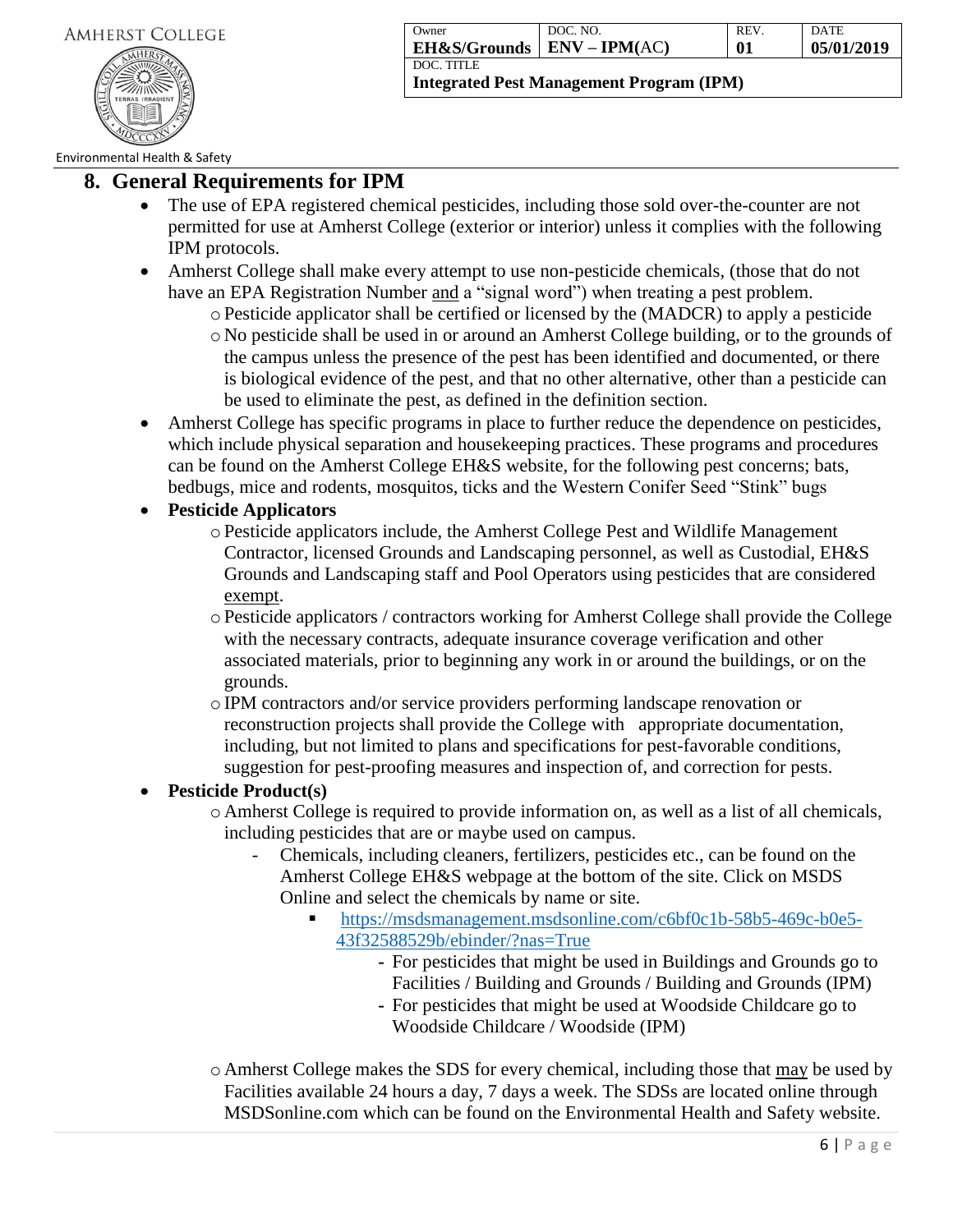

| Owner                   | DOC. NO.        | REV. | <b>DATE</b> |
|-------------------------|-----------------|------|-------------|
| <b>EH&amp;S/Grounds</b> | $ENV - IPM(AC)$ | 01   | 05/01/2019  |
| DOC. TITLE              |                 |      |             |

**Integrated Pest Management Program (IPM)**

### Environmental Health & Safety

- oIt is the responsibility of EH&S to review pesticide products and their intended application, prior to use.
- o All pesticide containers are required to provide the following information on the container(s)
	- Product Name
	- EPA Registration Number, and
	- Common Name of Active Ingredients
- oPesticides shall not be located in any building, or grounds of Amherst College, except;
	- When being applied by a licensed pesticide applicator, or
	- Stored in a locked cabinet with access restricted to a licensed pesticide applicator
		- Pesticides found, stored or used on campus, not under the control of the licensed applicator, such as those purchased by faculty, staff and students shall be removed and disposed of through EH&S.
- **Fertilizers**
	- $\circ$  Fertilizers containing only nitrogen, potassium and phosphorus are not defined as pesticides and are not covered under this regulation. *However…*
	- oFertilizers that contain herbicides (i.e. weed and feed products), and insecticides are **pesticides,** which are covered by this regulation.
- **Pesticide Notification(s)** for use of all EPA registered pesticides shall be issued as follows; o Notification shall be issued for any applications, informing building occupants.
	- The notifications shall be in writing, such as by e-mail to the Amherst College community and/or Woodside Childcare Director, or their designee.
		- The notification shall include...
			- **-** dates of application and conclusion
			- **-** locations of application
			- **-** product name, type and EPA registration number
			- **-** pesticide fact sheet
			- **-** purpose of application description
	- All notifications of pesticide use shall be provided to affected persons not less than 3 days (72 hours) prior to application of the pesticide(s).
		- This requirement applies to both indoor and outdoor applications.
	- oIn the event that any pesticide use will continue for an extended period of time, such as a weekly, monthly etc., application, a notification will be made to the Amherst College community and/or Woodside Childcare informing them of same.

# o **Amherst Fire Department Notification**

- If the pesticide (by itself or in combination with other substances emits or liberates a fume, gas or vapor), the applicator shall notify the fire department, through EH&S in compliance with the requirements of 527 CMR 1, section 10.21 - *Fumigation and Thermal Insecticidal Fogging*
- **Pesticides** (Permitted Indoor Use) by a licensed applicator is limited to the following;
	- o Anti-microbial pesticides
	- oRodenticides placed in tamper resistant bait stations (secured to floor, wall etc.), or placed in inaccessible areas to children and the general public.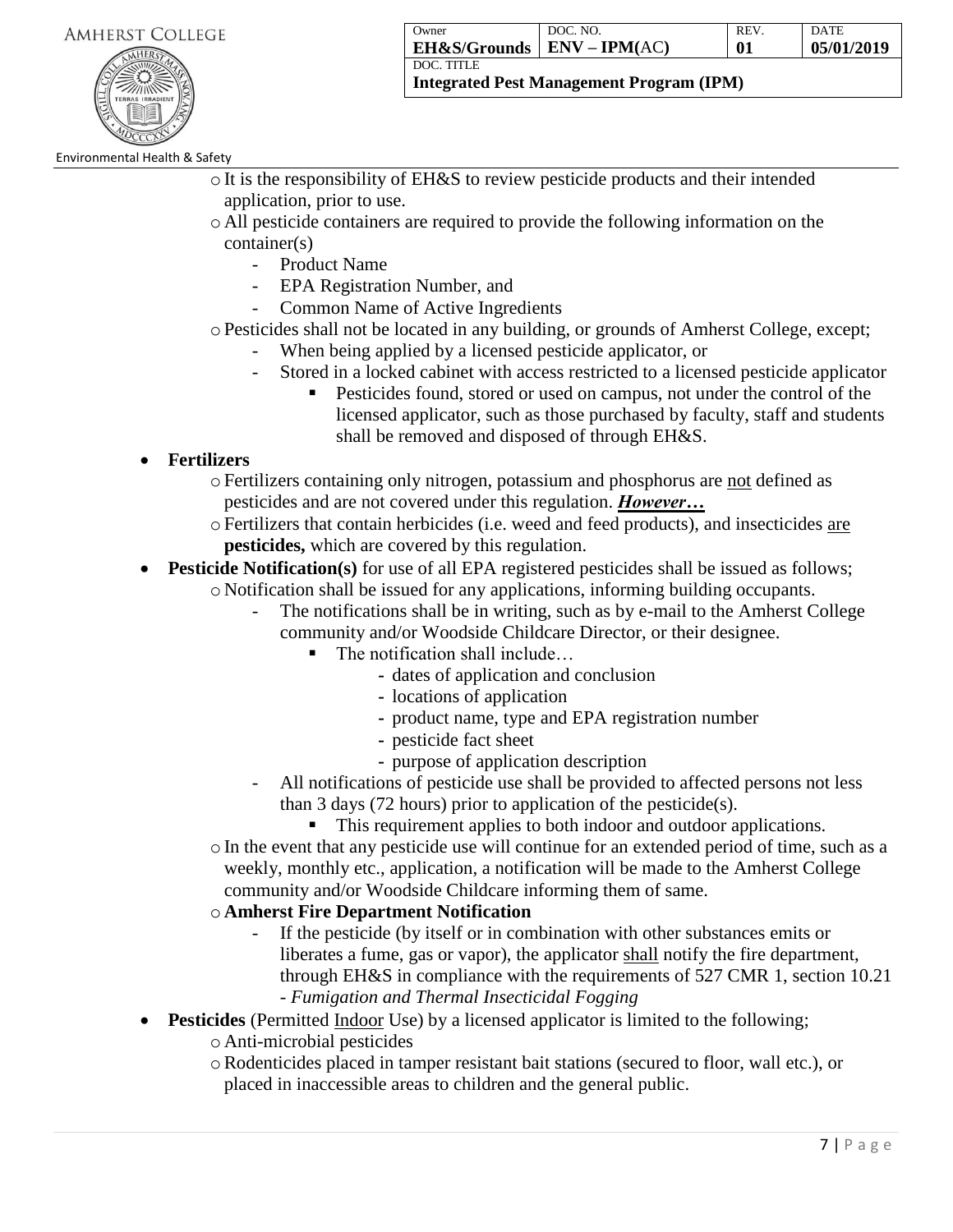

| Owner                   | DOC. NO.        | <b>REV</b> | <b>DATE</b> |
|-------------------------|-----------------|------------|-------------|
| <b>EH&amp;S/Grounds</b> | $ENV - IPM(AC)$ | 01         | 05/01/2019  |
| DOC. TITLE              |                 |            |             |

**Integrated Pest Management Program (IPM)**

Environmental Health & Safety

- oReady-to-use dusts, gels or powder formulations of insecticide applied in inaccessible areas to children and the general public
- oInsecticidal bait placed in tamper resistant bait stations or in areas inaccessible to children or the general public
- oTermiticides used only in the presence of an active termite infestation and when nonchemical alternatives have been determined to be ineffective.
- oWhen using indoor pesticides, the Pest and Wildlife Contractor shall;
	- **-** remove all edible products, including beverages and food
	- remove or cover all bedding, clothes, toys etc.
	- **-** remove all pets, their food, water, toys etc.
	- **-** follow all of the manufacturers guidelines for use of the pesticide
- **Pesticides** (Permitted Outdoor Use) by a licensed applicator is limited to the following;
	- oPesticides used in accordance with the Amherst College Building and Grounds IPM plan.
	- oPesticides other than those classified as known, likely or probable human carcinogens by the USEPA or equivalently categorized by the Department.
	- oPesticide products that do not contain inert ingredients categorized as List 1: *Inerts of Toxicological Concern* or any equivalent categorization by the USEPA.

# **Pesticide Application(s) – Indoor**

- o Applicators of pesticides shall take all practical steps necessary to avoid applications with people present in the area(s) being treated.
	- If persons must occupy the room or area to be treated at the time of application, they shall be informed of the procedure.
	- Applications of disinfectants, algaecides, antimicrobials, paints, stains, wood preservatives, insecticidal baits placed in tamper-resistant bait stations or in generally inaccessible locations, and applications to wall or floor voids are exempt
	- Foliar applications to, or bordering Amherst College buildings require the applicator to provide the college with a written statement shall include information on the applicable pesticide regulations, techniques that will be used to minimize human exposure, drift precautions that will be taken, and a recommendation that notification be provided to abutters who might be impacted by the application.
	- Rodenticides placed in generally accessible areas of indoor settings must be placed in tamper-resistant bait stations and must be secured in place so as to prevent lifting and/or removal of these bait stations.
	- The applicator must notify Amherst College of all post-application label requirements pertinent to the application.
	- The applicator shall provide pre-notification to any person upon request between seven days and 48 hours prior to any application of pesticides to areas which the individuals occupy or have access.
		- Pre-notification shall be made in writing, with the following information:
			- **-** Name and phone number of the company making the application;
			- **-** Proposed date of application;
			- **-** Locations to be treated; and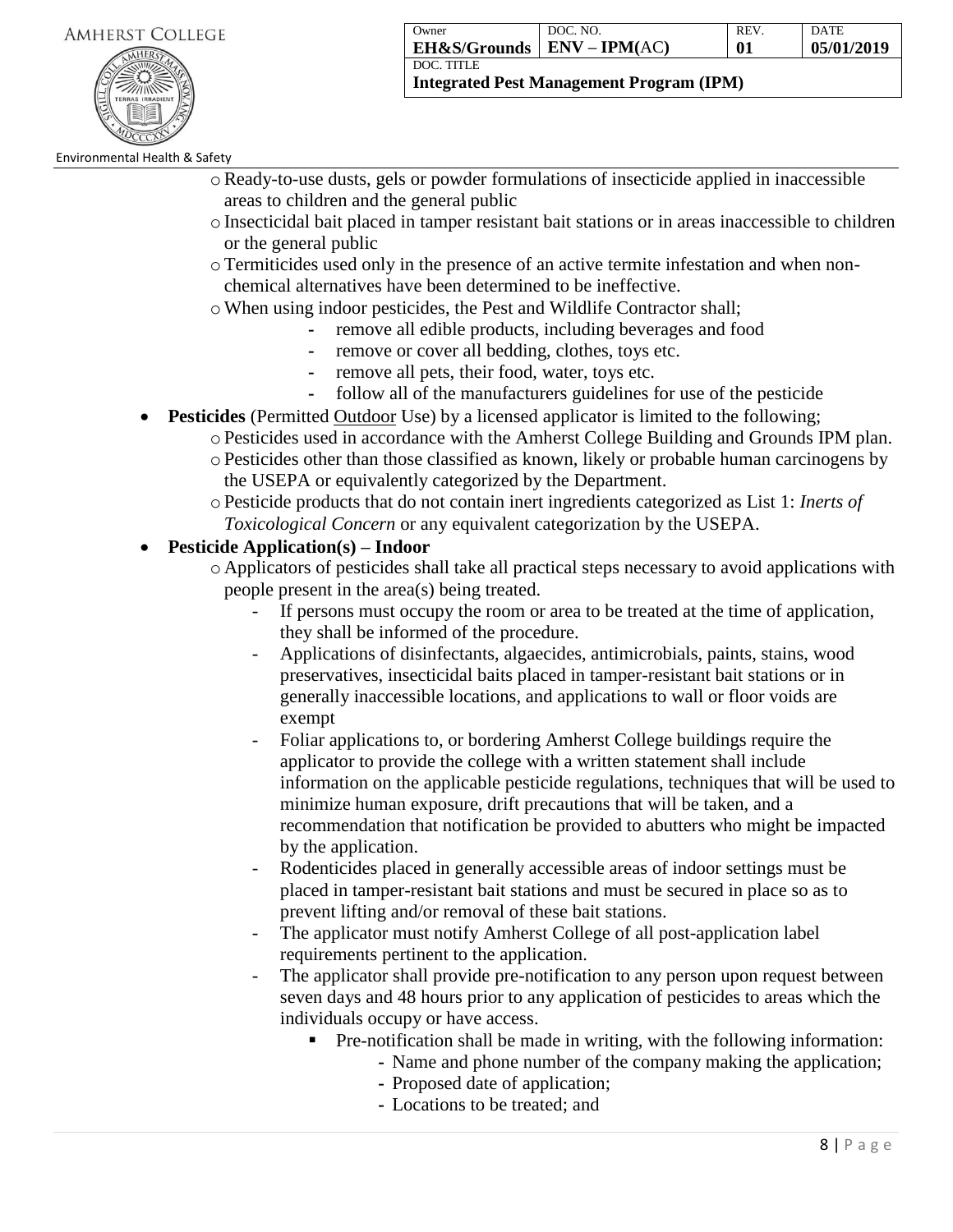**Integrated Pest Management Program (IPM)**

Environmental Health & Safety

- **-** Names, EPA Registration Numbers, and active ingredients for the pesticide products that may be used.
	- **-** Exception Pre-notification(s) may be waived for pesticide application(s), if there is an immediate threat to public health or safety
- Rodenticide bait stations shall carry a label which indicates the following:
	- **-** Name and phone number of the company making the application;
	- **-** Date of the application;
	- **-** Name and EPA Registration Number of the pesticide product; and
	- **-** Active ingredients in product.
- Upon completion of each application, the applicator shall provide Amherst College, and, upon request, the building residents and occupants, with the following information:
	- **-** Name and phone number of the pest control company;
	- **-** Name and license number of applicator;
	- **-** Target pests;
	- **-** Names and EPA Registration Numbers of pesticide applied; and
	- **-** Date and approximate time of application.
- Amherst College is required to comply with the state and federal regulatory requirements for pesticides issued by the Massachusetts Department of Environmental Protection and the Federal Environmental Protection Agency.
	- In accordance with federal, state and local regulations, the following are required to comply with all applicable areas of the pesticide regulations;
		- o Manufacturers
		- o Distributors
		- o Transporters
		- o Facilities that use pesticides in all areas of their operations, including;
			- o athletic fields and associated grounds and lawns
			- o pest and rodent abatement
	- Facilities that use pesticides shall comply with the following FIFRA regulatory requirements in the area of worker protection, (OSHA) 29 CFR 1910;
		- o Amherst College shall make first aid supplies and other safety equipment available in the areas where pesticides are mixed and stored.
		- o Personal protective equipment must be provided to prevent worker illness or injury. When necessary eye, face, foot, hands and respiratory protection shall be provided by the employer.
	- Amherst College must also provide the necessary training to the employees who will be required to apply, handle, store and then dispose of pesticides, and
		- o The employer must also provide a decontamination plan for the employees, in case of accidental leak or spill.
		- o All pesticides, including fungicides, herbicides, insecticides and rodenticides must be properly handled at all times.

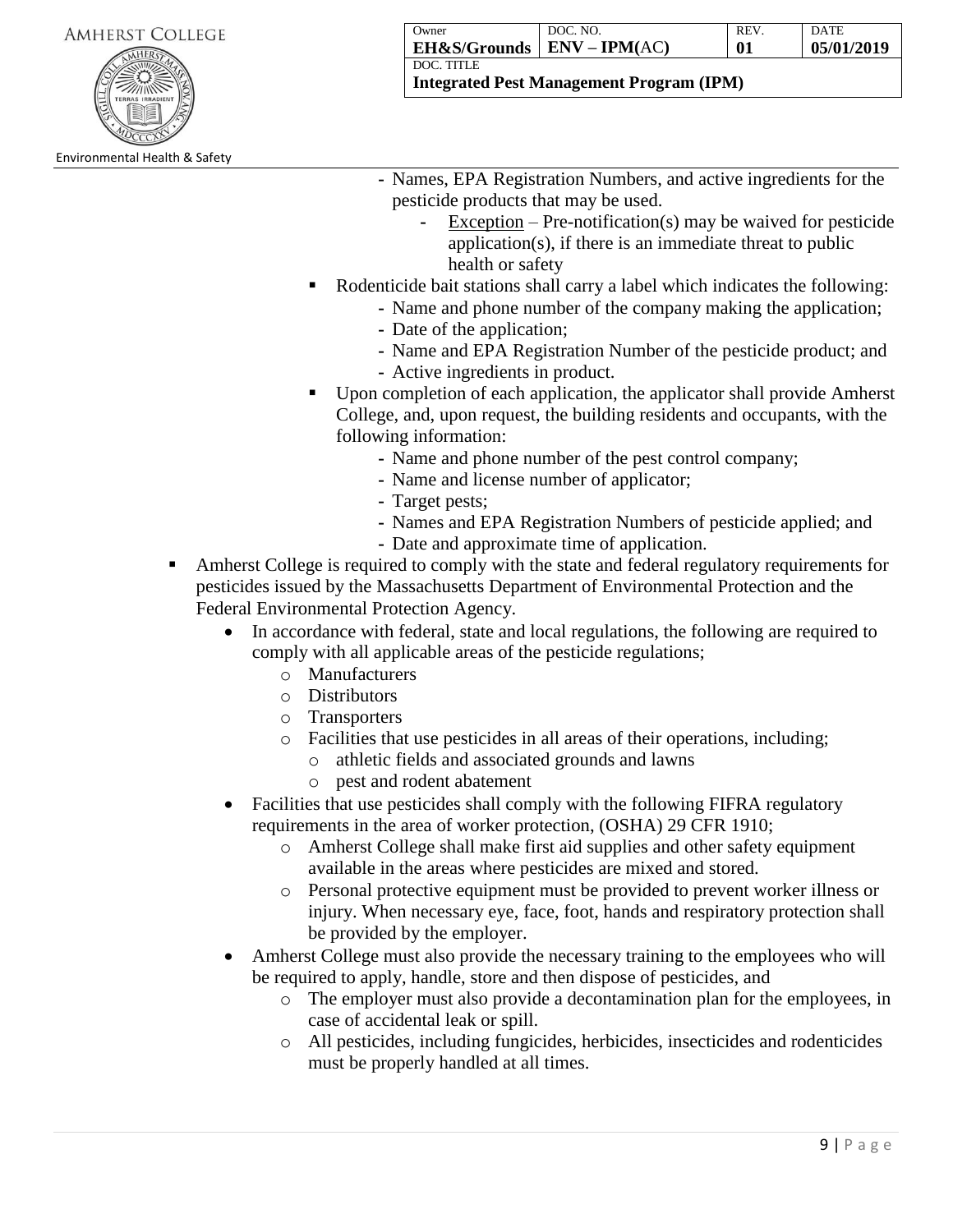

**Owner EH&S/Grounds** DOC. NO. **ENV – IPM(**AC**)** REV. **01** DATE **05/01/2019** DOC. TITLE

**Integrated Pest Management Program (IPM)**

- o Disposal of materials that are considered to be old, outdated or surplus shall be disposed of through EH&S in a manner consistent with the requirements of the federal EPA
- o In accordance with the state and federal regulatory requirements for pesticide application, Amherst College shall only permit trained, authorized and certified personnel to apply, handle, store and dispose of pesticides (all inclusive) on campus, both interior and exterior.

# **Non-pesticide applications**

 $\circ$  If a pest issue has been identified in/or around a building, the following steps are taken;

- The pest (insect, rodent etc.) is identified,
- Steps are taken to exclude the pest, such as but not limited to improved housekeeping and/or physical separation.
- EH&S responds with appropriate non-pesticide botanical applications, and
- Notifies the pest and wildlife contractor about the steps taken to date, which may or may not include follow-up and additional inspections and/or treatments
- **Public Nuisance Pests** (Control and Suppression)
	- $\circ$  With the exception of Agricultural Applications, all plans to apply pesticides for the control of Public Nuisance Pests shall be subject to the following provisions:
		- No later than March 1st of each year, the Town Superintendent(s) shall forward to the Forest Health Program Director descriptions of all planned aerial and ground Control Programs to be conducted within the municipality for the control and suppression of Public Nuisance Pests between the last day of March of that year and the first day of April of the following year. Such descriptions shall be provided by the Town Superintendent on a standard form provided by the Bureau of Forest Fire Control and Forestry.
	- oWith the exception of Agricultural Applications, no Wide Area Application of pesticides shall be made for control of Public Nuisance Pests unless the following notification provisions are met:
		- The Applicant must publish a notice of the application in a newspaper of general circulation in the municipality where the application is to take place.
		- The notice must be posted no more than ten days, and no less than two days, prior to the proposed application, and may include alternative dates to be used in the event of improper conditions, provided that no application is made more than ten days after or less than two days after the notice has been published.
		- Notice shall include all of the following information:
			- Purpose of application;
			- Method of application;
			- Area of application;
			- **Location where public may review maps delineating area of application;**
			- Name and EPA Registration Number of pesticide product to be applied;
			- Approximate time of application;
			- Phone number of a contact person from whom additional information can be obtained; and
			- Locations where marking materials for areas of exclusion will be found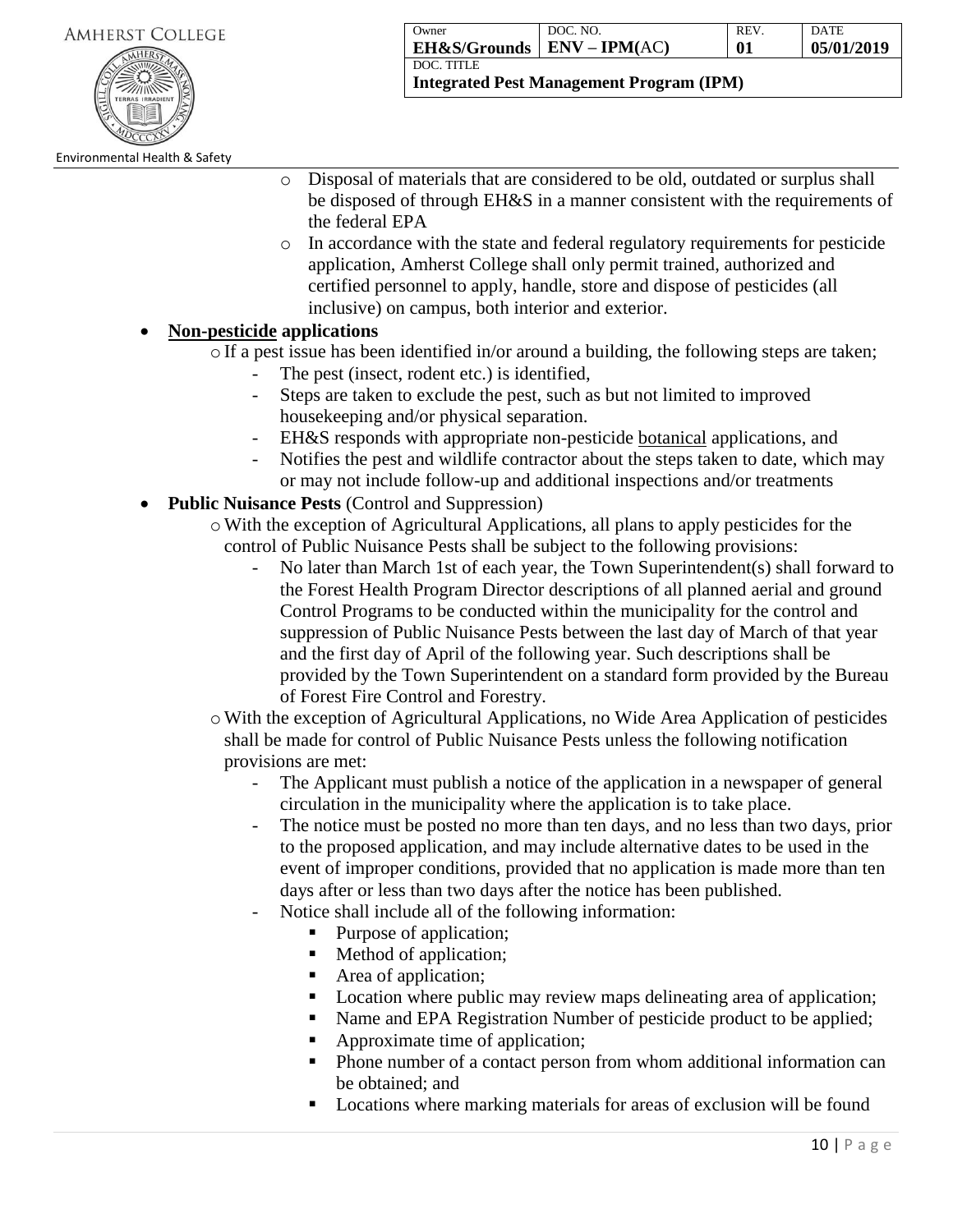

| Owner                           | DOC. NO. | <b>REV</b> | DATE       |
|---------------------------------|----------|------------|------------|
| $EH$ &S/Grounds $EIV - IPM(AC)$ |          | 01         | 05/01/2019 |
| DOC. TITLE                      |          |            |            |

**Integrated Pest Management Program (IPM)**

Environmental Health & Safety

- No later than ten days prior to the anticipated date of the application, such notice shall be forwarded to the Town Superintendent who shall post the notice in the city/town hall of the municipality where the application is to be made, and other locations as he or she deems appropriate. The town superintendent shall also forward this notice to the Board of Health, Chief Elected Official, as well as to the Pesticide Bureau within the Department, prior to the application.
- Exclusion for Application. Land may be designated for exclusion from applications made for the control of Public Nuisance Pests in accordance with the requirements of 333 CMR 13.

# **9. Departmental Responsibilities**

# o**Housekeeping and Pest Prevention**

- A majority of pest related problems can be corrected by following appropriate housekeeping practices, separate from, or in combination with EH&S and/or the Pest Management contractor.
	- Problems associated with pests can be controlled by eliminating access, food, harborage or water from the identified pest(s).
		- **-** Inspect for and correct access issues by sealing openings, repairing or replacing screens and fixing door related issues such as selfclosures and sweeps
		- **-** Eliminate food sources by properly packaging food items in durable plastic or similar containers.
			- **-** Bags and boxes will not suffice
		- **-** Eliminate standing water whenever and wherever possible, including sinks, puddles, shallow pools etc.
			- **-** Repair clogged drains and leaks to reduce water sources
		- **-** Eliminate all areas of harborage, such as empty boxes, paper and other cluttered areas where pests like to reside.
		- **-** Inspect and properly maintain waste disposal areas such as dumpsters, recycling and waste disposal areas and areas of composting
			- **-** Keep dumpsters and other waste containers closed and in good condition. Fix damage and seal holes to prevent unwanted entry.
			- **-** Dumpsters should be placed far away from buildings, especially building entrances and windows

### o**Inspections and Cleaning**

- Building maintenance, custodial and dining services staff, as well as EH&S should frequently inspect and properly maintain areas to prevent pest related concerns.
	- Inspect (at least weekly), especially areas where pests can or are found to be problematic and...
		- **-** Modify housekeeping practices (as needed),
		- **-** Clean the affected areas as recommended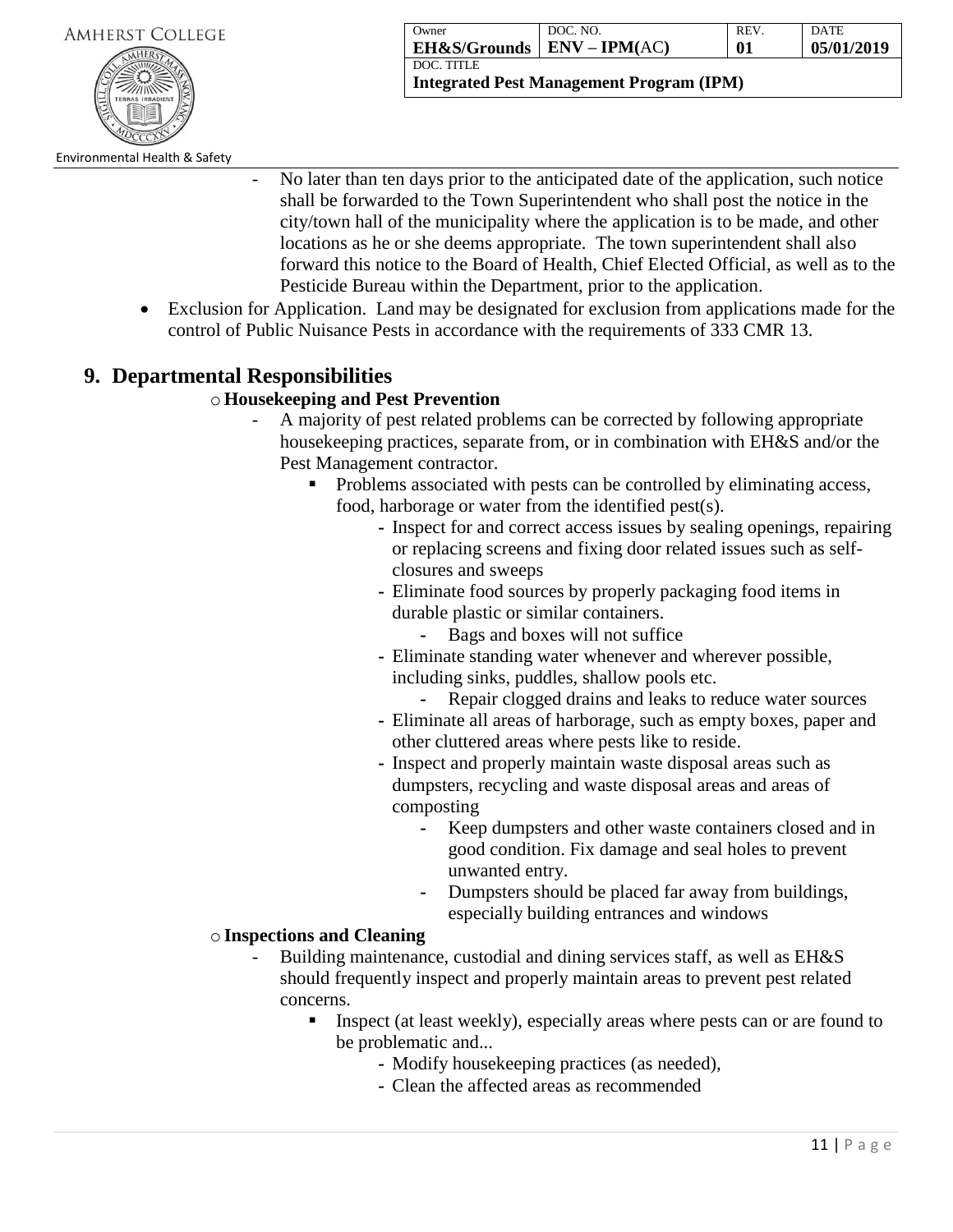| <b>AMHERST COLLEGE</b> |  |
|------------------------|--|
|                        |  |



| Owner                        | DOC. NO. | <b>REV</b> | DATE       |
|------------------------------|----------|------------|------------|
| EH&S/Grounds   ENV – IPM(AC) |          | 01         | 05/01/2019 |
| DOC. TITLE                   |          |            |            |

**-** Report the pest related problems and corrective actions to the Service Center and/or EH&S for referral to the Pest Management **Contractor** 

# o**Building and Landscaping Protocols**

- Pest problems around buildings are usually unknowingly created, and are beyond the control of the pest management contractor. The IPM program must include collaborative efforts to minimize the risk of pest access and associated problems.
	- Bushes and plants placed in close proximity to the building provides shelter for unwanted pests.
		- **-** Recommendation of clearance from ground to foliage is 12"
	- Wood chips and mulch allow for burrowing, harborage etc. for both insects and rodents
		- **-** Minimize use of wood related products against buildings.
			- **-** Consider use of stone or similar product from foundation at least  $18 - 24$ ", at least 6" in depth
	- Trees should not be placed in close proximity to building(s) as branches will allow access by squirrels and other pests.
		- **-** Tree roots can also damage foundations, providing another point of access
		- **-** Tree leaves along a building will also allow for unwanted harborage
	- Vines should not be permitted to climb buildings or trestles as they contribute to both building damage and pest access
	- Do not place plants that shed fruits or seeds against buildings as this also encourages unwanted pest access.
	- Lighting should also be taken into consideration.
		- Lights placed close to a door will attract pests. Consider placement that will allow for adequate lighting at doorways, but will keep insects etc., at more of a distance.
			- **-** Also consider the color of the lighting, as yellow lights are less attractive to insects than are the blue or white lights.

# **Residential Properties**

- o No applications of pesticides shall be made for the control of turf pests on residential properties without the following;
	- the pesticide applicator or their employer shall provide Amherst College with a written statement approved by the MADCR.
	- Upon completion of each application, the applicator shall leave at the residence a written statement containing the following information:
		- The name and license/certification number of the applicator;
		- The names and EPA Registration Numbers of the pesticide products that were applied to the property and for what purpose;
		- Any precautions indicated on the labeling relative to post-application requirements; and
		- The date and time of application.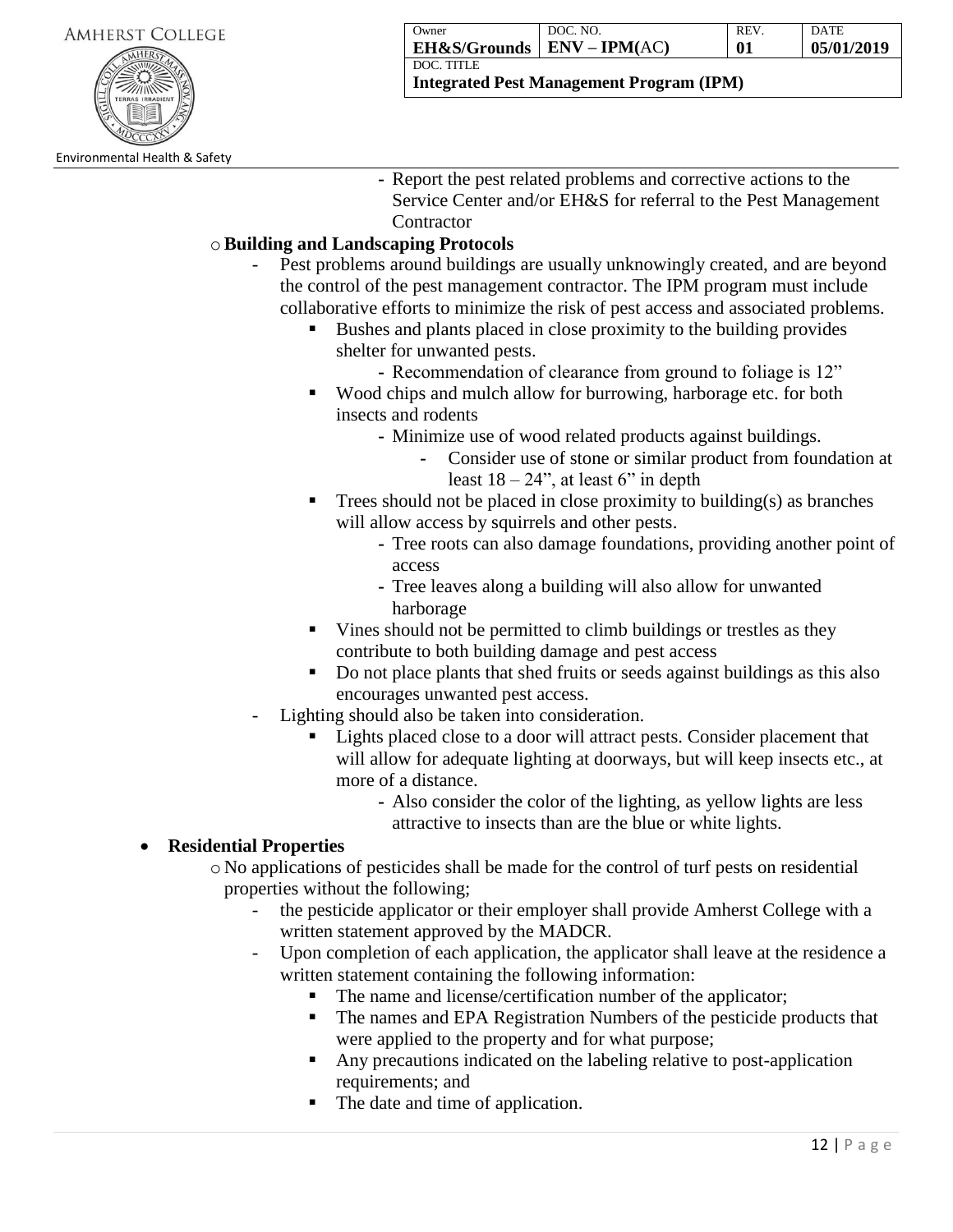

| Owner                                      | DOC. NO. | <b>REV</b> | DATE       |
|--------------------------------------------|----------|------------|------------|
| $\vert$ EH&S/Grounds $\vert$ ENV – IPM(AC) |          | 01         | 05/01/2019 |
| <b>DOC. TITLE</b>                          |          |            |            |

**Integrated Pest Management Program (IPM)**

Environmental Health & Safety

Prior to commencing each application, the applicator shall post a sign or signs, approved by MADCR, on the turf intended for treatment. The applicator must leave such sign(s) posted on the property and shall instruct the customer that signs should neither be removed sooner than 24 hours after the application was made nor left up for more than 72-hours. Signs must be posted at conspicuous points as indicated in the "Pesticide Postings" below.

### **Amherst Golf Club**

- o No application of pesticides shall be made for the control of turf pests on public or private non-residential properties without the following provisions:
	- Prior to application of pesticides to public or private nonresidential turf, or prior to renewal of an existing agreement to apply pesticides to public or private nonresidential turf, the applicator shall provide the Golf Professional with information about the applicable fertilizers and pesticides used.
		- If the Golf Professional has concerns or questions about the application of pesticides, they should contact the Office of Environmental Health and Safety at Amherst College.
	- The applicator shall provide the Golf Professional with the opportunity to request prior notification from the applicator for each application made to the golf course.
	- After each application, the applicator shall notify the Golf Professional, property manager, or turf superintendent of the application including the information provided for in 333 CMR 13.06
	- Prior to commencing each application, the applicator shall post a sign or signs, approved by the Department, on the turf intended for treatment. The applicator must leave such sign(s) posted on the property and shall instruct the Golf Professional, property manager, or turf superintendent that signs should neither be removed sooner than 24 hours after the application was made nor left up for more than 72 hours. Signs must be posted at conspicuous points as indicated in the "Pesticide Postings" below.
- $\circ$  In addition to the requirements referenced above, the following shall apply to the application of pesticides made for the control of turf pests on golf courses:
	- All records of pesticides application made for the control of turf pests on golf courses shall be kept on-site and made available to any individual upon a reasonable request.
		- Records shall include the SDS's for all chemicals, including pesticides.
			- **-** It is the responsibility of the Golf Professional, or their designee to keep the SDS inventory up-to-date, and provide EH&S with a copy of the SDS for any new or altered/modified product being used.
	- Prior to commencing each application, the applicator shall post signs, approved by the MADCR. The applicator must leave such signs posted on the property and shall instruct the Golf Professional, property manager, or turf superintendent that signs should neither be removed sooner than 24 hours after the application was made nor left up for more than 72 hours.
		- Signs must be posted at the following points: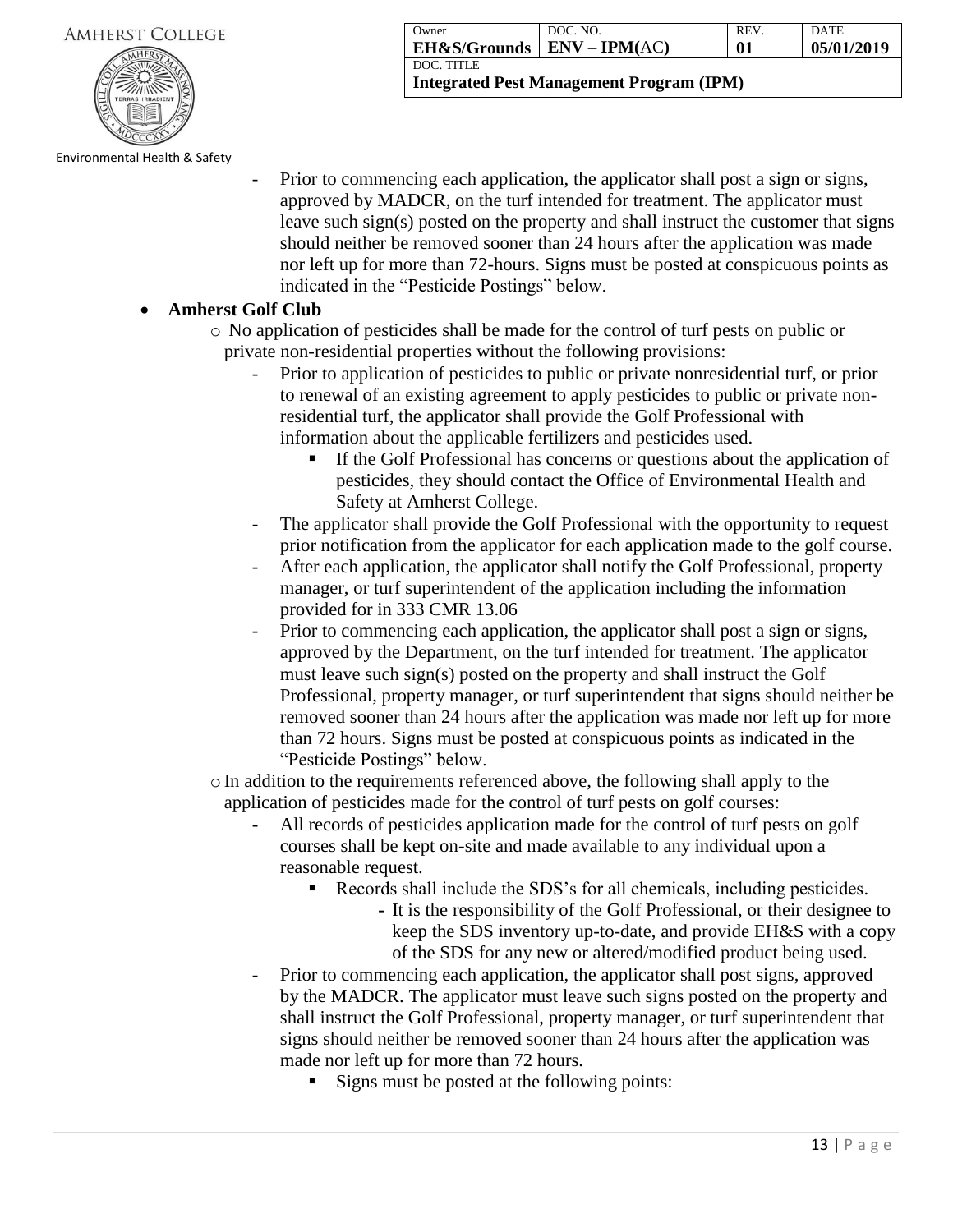14 | P a g e

**Integrated Pest Management Program (IPM)**

- At the location where individuals must register or sign in before use of the turf;
	- At the first tee: and
	- At the tenth tee, if applications are made to turf that is used to play or access holes ten through 18 of the course.

# **10.Pesticide Postings**

- **Pesticide Postings** (warning signage) for the applications of pesticides shall be;
	- o placed near and along the perimeter of the site(s) being treated.
		- the signs shall be placed not more than 200' apart, and
		- at every entrance to the site, including, but not limited to drive(s) and walk(s)
	- obe posted between 2 and 24 hours prior to the application

obe left in place on site for at least 72 hours after application

# **11.Specialized Pest Management Protocols**

# **Mosquito Control and Larvicides**

- oWhen applicable, if mosquito or mosquito related issues such as, but not limited to Eastern Equine Encephalitis (EEE), West Nile Virus (WNV) are identified, Amherst College will identify problematic areas and mitigate the hazard(s) by;
	- When possible, eliminating the stagnant water sources, and/or
	- Application of a mosquito larvicide, which is class as a category IV exempt pesticide by the US EPA, provided the application of same follows the requirements of the manufacturer and M.G.L., chapter 252
- **Termites** (Subsurface applications of Termiticides)
	- o Application of Termiticides shall be done in accordance with the requirements of 333 CMR 13.05, which includes;
		- Certification of Termiticide Applicators, who must be certified by the MADCR in Category 43 – Termite and Structural Pest Control
		- Termiticides shall not be injected beneath concrete slabs or other flooring until intra or sub-slab ducts, electrical services and water lines, including sewers have been determined and made safe.
		- Treatment of areas outside the perimeter of buildings which have basements or crawl spaces which extend below the level of outside grade and which have holes, cracks or voids which may allow infiltration of the pesticides can be made safe by the applicator.
		- The contractor must supply Amherst College with a MADCR approved Consumer Information Bulletin on Termite Applications



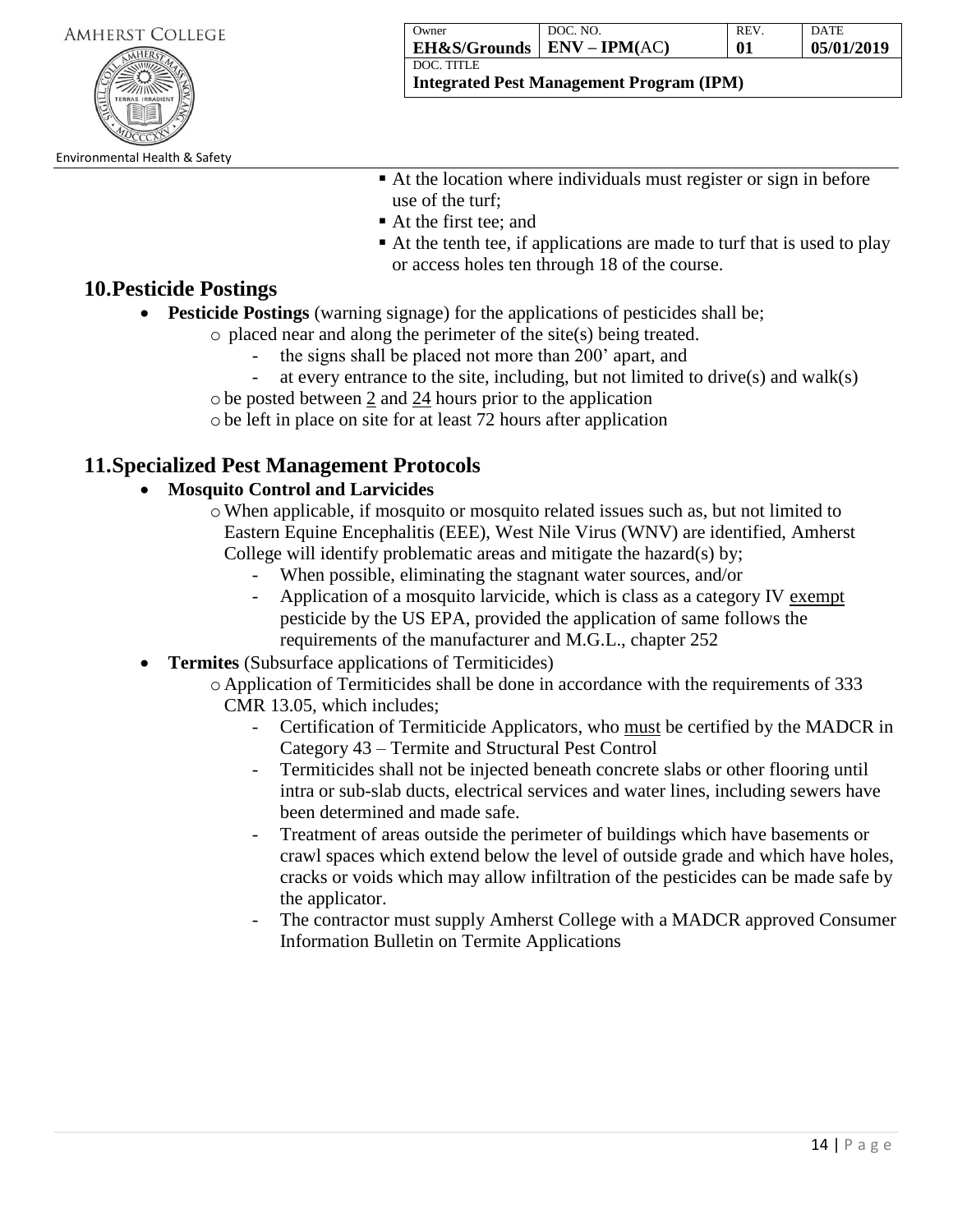

| Owner                   | DOC. NO.        | <b>REV</b> | <b>DATE</b> |
|-------------------------|-----------------|------------|-------------|
| <b>EH&amp;S/Grounds</b> | $ENV - IPM(AC)$ | 01         | 05/01/2019  |
| DOC. TITLE              |                 |            |             |

**Integrated Pest Management Program (IPM)**

### Environmental Health & Safety

# **12. IPM Committee, Coordinator, Pest Management Contractor and Board of Health**

**IPM Coordinator – Amherst College**

Richard A. Mears Environmental Health & Safety 6 East Drive Amherst College Amherst, MA 01002 (413) 542-8189 (Office) (413) 530-8782 (Cell) (413) 542-2291 (Amherst College Police Department)

# **IPM Committee (Amherst College)**

| Carpentry Shop                | David White                                             |
|-------------------------------|---------------------------------------------------------|
| Chemical Hygiene Officer      | Jason Williams                                          |
| Design & Construction         | Aaron Hayden                                            |
| Dining Services               | Douglas LaPlante                                        |
| Environmental Health & Safety | <b>Richard Mears</b>                                    |
| Grounds and Landscaping       | Kenny Lauzier                                           |
| <b>Health Services</b>        | Shirley Moe                                             |
| Mechanical Shop               | Guy Cote                                                |
| Pest Management Contractor    | Jared DeBettencourt (Minuteman Pest & Wildlife Control) |
|                               |                                                         |

 **Pest Management Contractor** Minuteman Pest & Wildlife Control 90 Conz St. Northampton, MA 01060 (413) 586-1009 (413) 549-1800

# **Amherst Board of Health** Julie Federman, Public Health & Community Services Director Jennifer Brown Public Health Nurse (413) 259-3077 (Office)

# **13. Specific Pests** – Amherst College

**Pests**

Include, but are not limited to; animals, ants, bats, bedbugs, bees, disease(s), fungus, hornets, insects, mice and other rodents, mosquitos, nematodes, ticks, silverfish, spiders, wasps and weeds, including vines or other form of terrestrial or aquatic life form that is injurious to other animals, farms, humans, plants, property, public health, structures, the environment, or interferes with economic activities such as but not limited to agriculture and logging.

- *Honey Bees* 
	- *No person shall use a pesticide, or other means to eradicate, or otherwise cause harm to "Honey Bees" at Amherst College*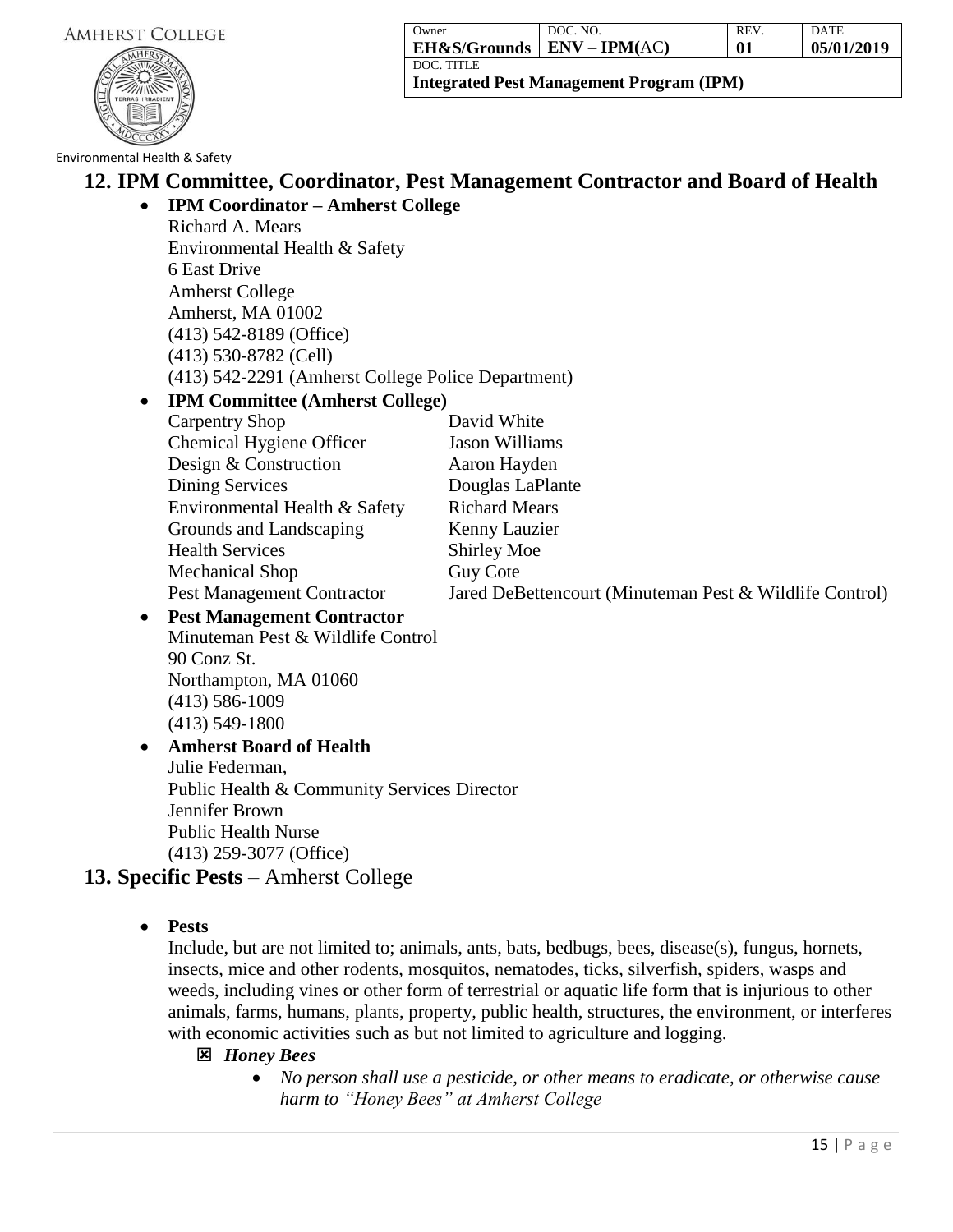| Amherst College |  |
|-----------------|--|
|                 |  |
|                 |  |

Environmental Health & Safety

| ()wner                                     | DOC. NO. | <b>REV</b> | <b>DATE</b> |
|--------------------------------------------|----------|------------|-------------|
| $\vert$ EH&S/Grounds $\vert$ ENV – IPM(AC) |          | 01         | 05/01/2019  |
| <b>DOC. TITLE</b>                          |          |            |             |

**Integrated Pest Management Program (IPM)**

- o *In the event Honey Bees have to be removed from a building, or from the grounds, Amherst College shall enlist assistance of a qualified beekeeper*
- o *In addition to the above, no person shall apply pesticides, which bear a warning statement on the label concerning bees, to fruit trees, alfalfa, clover, or trefoil grown as field-crops while in bloom without making reasonable inquiry as to the presence of apiaries on the premises or within a 2.5-mile radius of the application site.* 
	- *If apiaries are found to occur within 2.5 miles of the application site, the applicator shall provide 24 hours' pre-notification to owners of the apiaries. Reasonable inquiry shall consist of obtaining a current Apiary list from the MADCR and checking with known agricultural establishments within a 2.5-mile radius of the application site to determine if pollinator hives are on-site.*
- **Building and Grounds Chemicals** See MSDS Online at [https://www.amherst.edu/offices/enviro\\_health\\_safety](https://www.amherst.edu/offices/enviro_health_safety)\_
- **Building and Grounds IPM Logs** Amherst College Service Center (Facilities, 6 East Drive) – Minuteman Pest Control Log(s) Amherst College Facilities, Grounds and Landscaping (Facilities, 40 Dickinson St)

# **14.Massachusetts Department of Agriculture Resources**

• 251 Causeway Street, Suite 500 Boston, MA 02114 Phone (617) 626-1700 Fax (617) 626-1850

### **Pesticide Bureau** o Massachusetts Department of Agricultural Resources

251 Causeway Street, Suite 500 Boston, MA 02114 [Email the Pesticide Bureau](mailto:SIPM-Plans@MassMail.State.MA.US)

# **15.Building and Grounds – Standard Operating Guidelines (SOP)**

# **Industrial, Institutional, Structural and Health Related Pest Control**

o Application of fungicides, herbicides, insecticides, pesticides and rodenticides in the following areas shall be performed by a certified, licensed and fully insured commercial applicator, approved of by the Commonwealth of Massachusetts.

# **Supervision of Non-Certified Amherst College Applicators**

- oCertified applicators whose activities include a supervisory role must demonstrate written and practical knowledge of the federal and state supervisory requirements, including those for labeling of pesticides by non-certified applicators. The availability of a certified applicator must be directly related to the hazards of the situation:
- oIn situations where the certified applicator is not required to be physically present "direct supervision" shall include verifiable instruction to the competent person, as follows;
	- Detailed guidance for properly applying pesticides, and
	- Provisions for contacting the certified applicator in the event they are needed.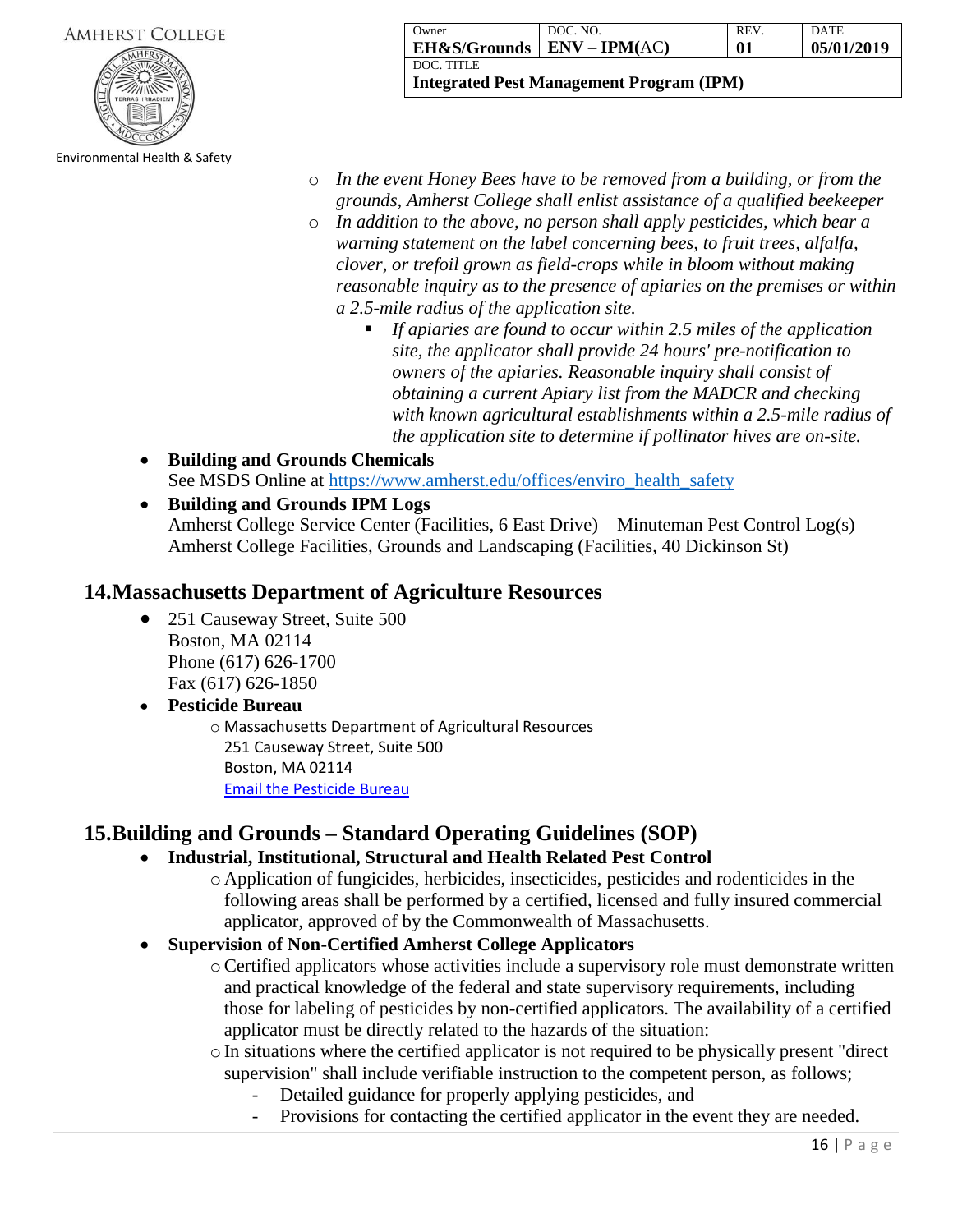

| Owner                        | DOC. NO. | <b>REV</b> | <b>DATE</b> |
|------------------------------|----------|------------|-------------|
| EH&S/Grounds   ENV – IPM(AC) |          | 01         | 05/01/2019  |
| DOC. TITLE                   |          |            |             |

### Environmental Health & Safety

- In situations or state restrictions on use require it, physical presence of a certified applicator shall be required when application is made by a non-certified applicator.
- **Acquisition of Fungicides, Herbicides, Insecticides, Pesticides and Rodenticides at Amherst College**
	- oIn accordance with past practice, our pesticide management plan and the guidelines set forth by EH&S and the IPM Committee, the purchase of bulk or large quantity pesticides, including bug, hornet and wasp sprays shall be managed by EH&S or the Department of Grounds and Landscaping
	- o As required, only those individuals who hold a certification for commercial application or those non-certified applicators operating under the direction of a certified applicator will be allowed to obtain fungicides, herbicides, insecticides, pesticides and rodenticides.
	- o Amherst College, for reasons of health and safety, as well as liability shall require that only properly trained and certified employees of the college handle these materials. The certification specified above must be sub-category specific for the type of pest to be treated (*i.e. Agricultural, Aquatic, Forest Ornamental, Right-of Way, Seed and Turf).*
- **Storage Facilities**
	- o Areas and buildings utilized for the storage and / or mixing of pesticides shall be located such that accidental discharges, leaks, ruptures and spills will not adversely affect water (i.e. drinking, ground or surface). In accordance with federal and state regulatory requirements, pesticide storage shall be located…
		- at least 400' away from a private or public drinking water supply
		- at least 200' away from surface water a greater distance is required in areas of sandy soil or fractured bedrock
- **Pesticide storage areas should be located…**
	- oaway from direct sunlight
	- $\circ$  in an area that does not a temperature range that is less than 40 $\degree$  F and greater than 100 $\degree$  F oinside a building so as to protect it from temperature exposures, water, the possibility of
	- cross contamination and unauthorized access and use.
- Pesticides shall be stored compatibly**:**
	- oFungicides, herbicides, insecticides, and rodenticides must be physically separated by at least 10' in accordance with state and federal regulatory requirements.
	- oIn the original container with appropriate label and hazard type, or
	- $\circ$  In a container specifically designed for the material it is to contain, provided the exact (full name) of the pesticide is identified on the label along with the appropriate hazard (i.e. corrosive, ignitable, reactive, toxic).
	- o Off the ground to prevent water infiltration and cross-contamination
	- o Away from fertilizers, food, potable water supplies, seeds, emergency response equipment and personal protective equipment
	- o Out of direct sunlight and elevated temperatures
	- $\circ$  For not longer than two (2) years
	- oIn cabinets, in storage containers or placed upon impermeable shelves (painted wood or steel)
	- $\circ$  In adequate secondary containment in cases of discharge, leak, rupture or spill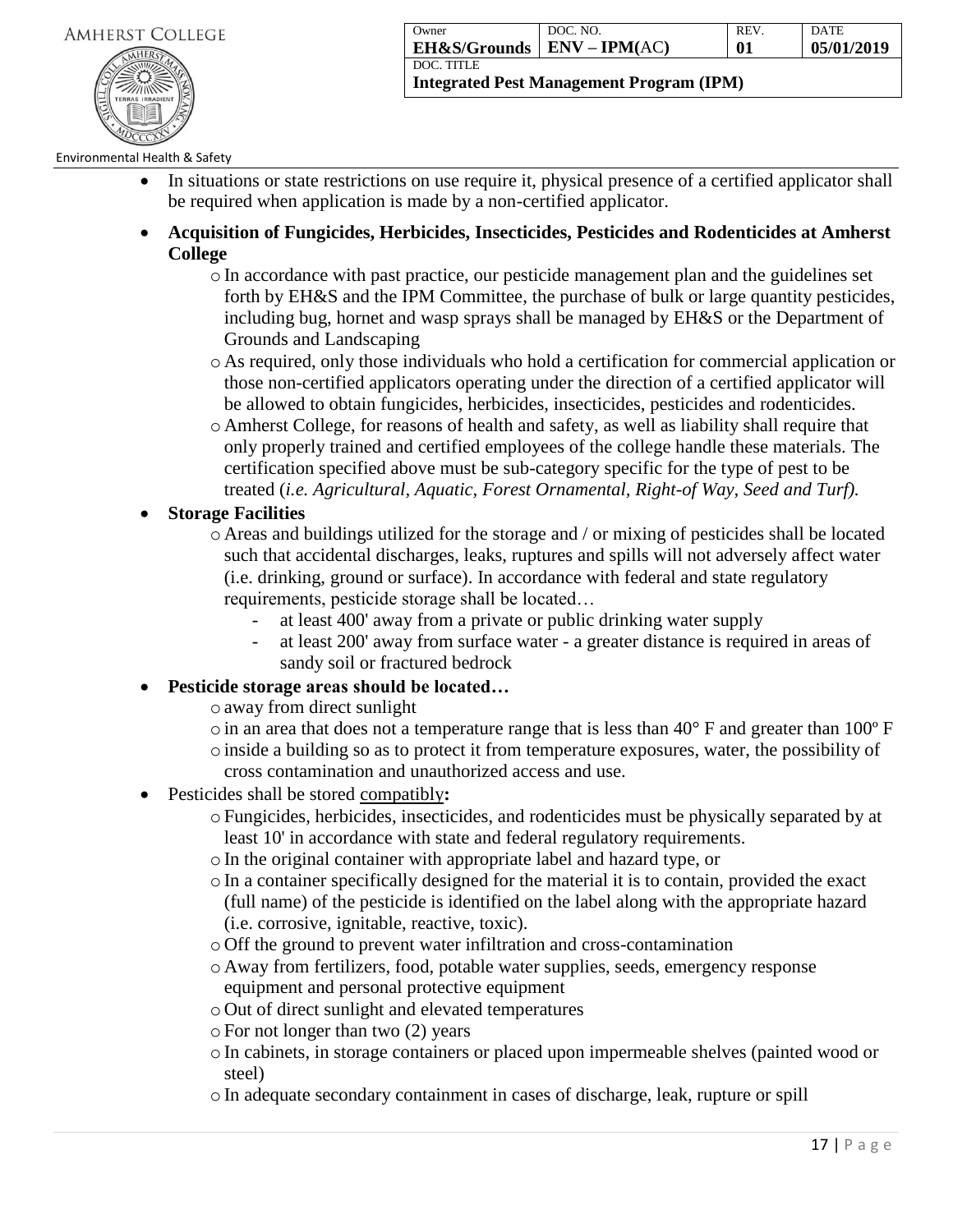

| Owner                           | DOC. NO. | <b>REV</b> | <b>DATE</b> |
|---------------------------------|----------|------------|-------------|
| $EH$ &S/Grounds $EIV - IPM(AC)$ |          | 01         | 05/01/2019  |
| DOC. TITLE                      |          |            |             |

### Environmental Health & Safety

- oIn areas or buildings that are clearly identified as being used for the storage and mixing of pesticides.
	- signage shall appear on the exterior side of the main entrance door or on the garage doors so as to properly warn incoming emergency response agencies.
	- an Amherst College Safety Information Card shall be used for this purpose and to provide information about the materials within and the personnel responsible for their quantity and placement.
	- an NFPA 704 diamond shall appear on the doors to warn incoming emergency response personnel as outlined above.

### **The Pesticide Storage Area shall also be equipped with:**

- o An Emergency Action Plan. The plan must be made available to all emergency response personnel, before an incident takes place. The plan must include;
	- Facility Layout
	- Fuel Storage Tank Locations
	- Fire Hydrant and Extinguisher Locations
	- Sanitary and Storm Sewer Locations
	- Any nearby wetlands, ponds, rivers and streams
	- Location of Emergency Equipment and Supplies
	- First Aid Kit and Emergency Shower / Eyewash Locations
	- What to do if the Pesticide Storage Facility is involved in flame
	- At least one (1) 10 lb. ABC Fire Extinguisher located outside the area used for the mixing or storage of pesticides.
	- Safety Data Sheets (SDS), which are located on the EH&S website
	- A list of all pesticides in storage. The list should include...
		- $\blacksquare$  the most significant quantities of material that will be on hand at any given time.
		- location of all pesticides and maps to better identify site
		- shall be identified in full names (no abbreviations are permitted) with type of hazard on the container
- o An Amherst College Safety Information Card that is placed upon the doors to the pesticide storage and mixing area for hazard identification and for the purpose of notifying the persons responsible for, or most knowledgeable of the area and storage.
- o Other appropriate signage (i.e. NFPA 704 diamond and No Smoking) shall also be included.

# **Mixing Facilities**

- oIt is the policy of Amherst College Facilities to limit the quantity, storage and disposal of pesticides on the campus. Pesticides are most often purchased on an as needed basis.
- oPesticides used in amounts greater than that of incidental use are ordered and then applied at the time of delivery.
- o Unwanted, outdated or inherently "waste like" materials are disposed of as soon as they are discovered
- oContact EH&S at 413-542-8189 for proper disposal requirements.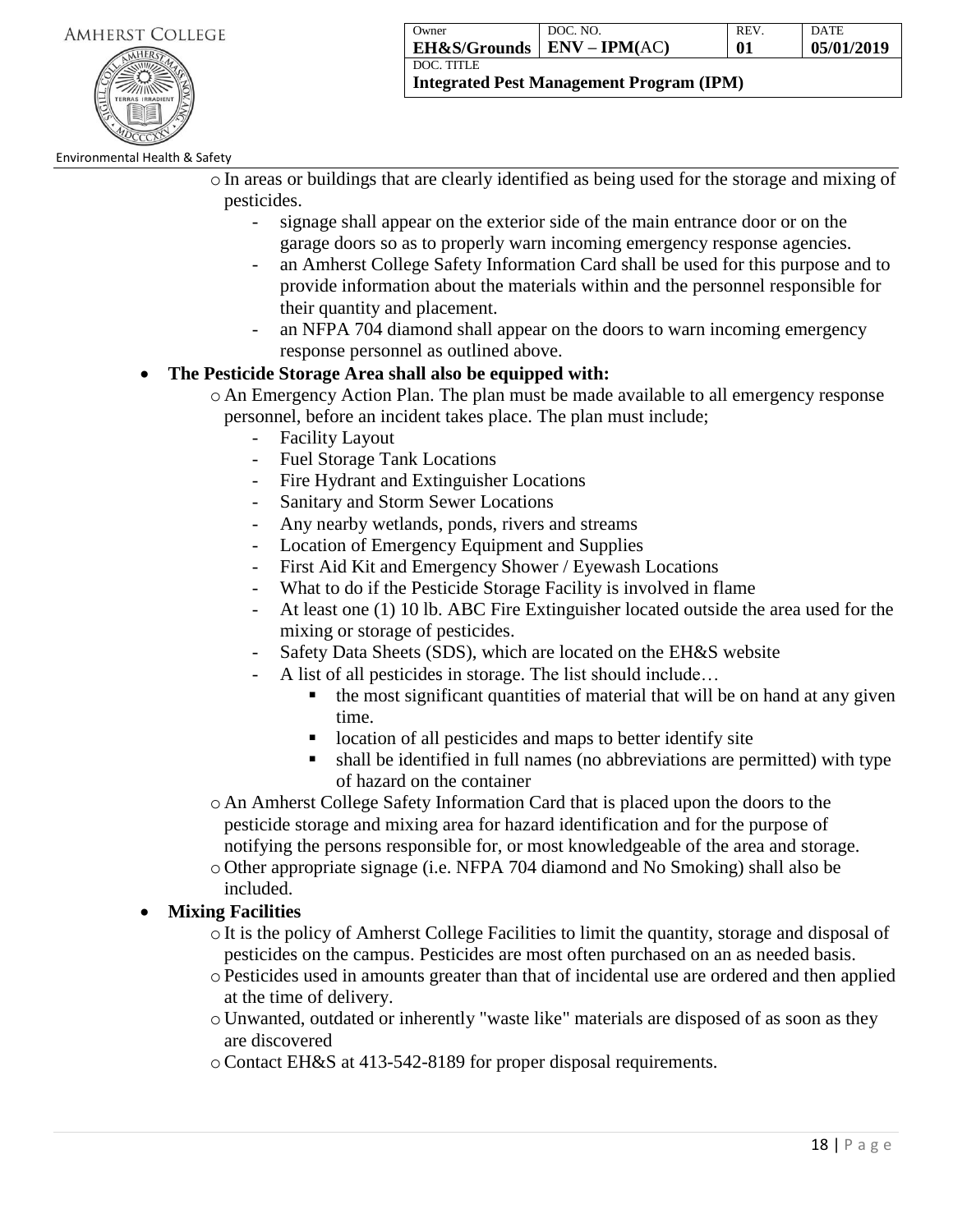

| Owner                           | DOC. NO. | <b>REV</b> | <b>DATE</b> |
|---------------------------------|----------|------------|-------------|
| $EH$ &S/Grounds $EIV - IPM(AC)$ |          | 01         | 05/01/2019  |
| DOC. TITLE                      |          |            |             |

### Environmental Health & Safety

o Mixing of pesticides and other associated chemicals must be performed under the direction of an Amherst College employee with a current "Commercial Applicators" certification. The mixing facilities shall have the following for health and safety reasons;

- appropriate, fitted personal protective equipment (PPE), including eye protection
- adequate ventilation in the storage / mixing area to reduce adverse chemical exposure to the pesticides
- an accurate calculation of the pesticides, before mixing them into a solution for proper application.
- adequate lighting sufficient to perform associated work
- a water spray capability for mixing (when necessary) that is protected by the required backflow prevention device - hoses used for the above purposes must be removed from the sink to prevent accidental cross-contamination of the water supply to the building

### **Restricted Use Pesticides**

- o Amherst College has one (1) restricted use pesticide on campus. The material is a fungicide that is applied by a commercially certified applicator, or a non-certified person working under the direction of a commercially certified applicator. Other pesticides utilized by the college include, but are not limited to;
	- Tupersan
	- Sitron
	- Pesticides containing Chlorothalonil

### **Pesticide Treated Areas**

o Areas that have been treated with pesticides shall (when applicable) be posted. The signage will indicate "Pesticide Application" - "Keep off the Grass." Also, any drains in the immediate area of pesticide applications shall be covered (i.e. Rubber matted) or otherwise protected to prevent accidental spillage into the environment.

### **Training**

o All Amherst College employees who do or wish to handle, use and dispose of pesticides on campus must receive training provided by a certified trainer. The trainer must have completed a pesticide safety train-the-trainer program that has been approved by the state DEP or Federal EPA. The training must have been given orally or by using audio-visual means, but there must be a presenter on site to answer any questions. The training must include;

- Reading Pesticide Labels
- Knowing the adverse health effects of the materials being used
- Routes on how the pesticides enter the body
- Signs and symptoms of Pesticide poisoning
- Emergency First Aid procedures
- How to obtain emergency medical care
- Use of Personal Protective Equipment (PPE)
- Safety Requirements for handling, storing, using and disposing of pesticides
- Environmental concerns
- Warnings about improper use of pesticides and pesticide containers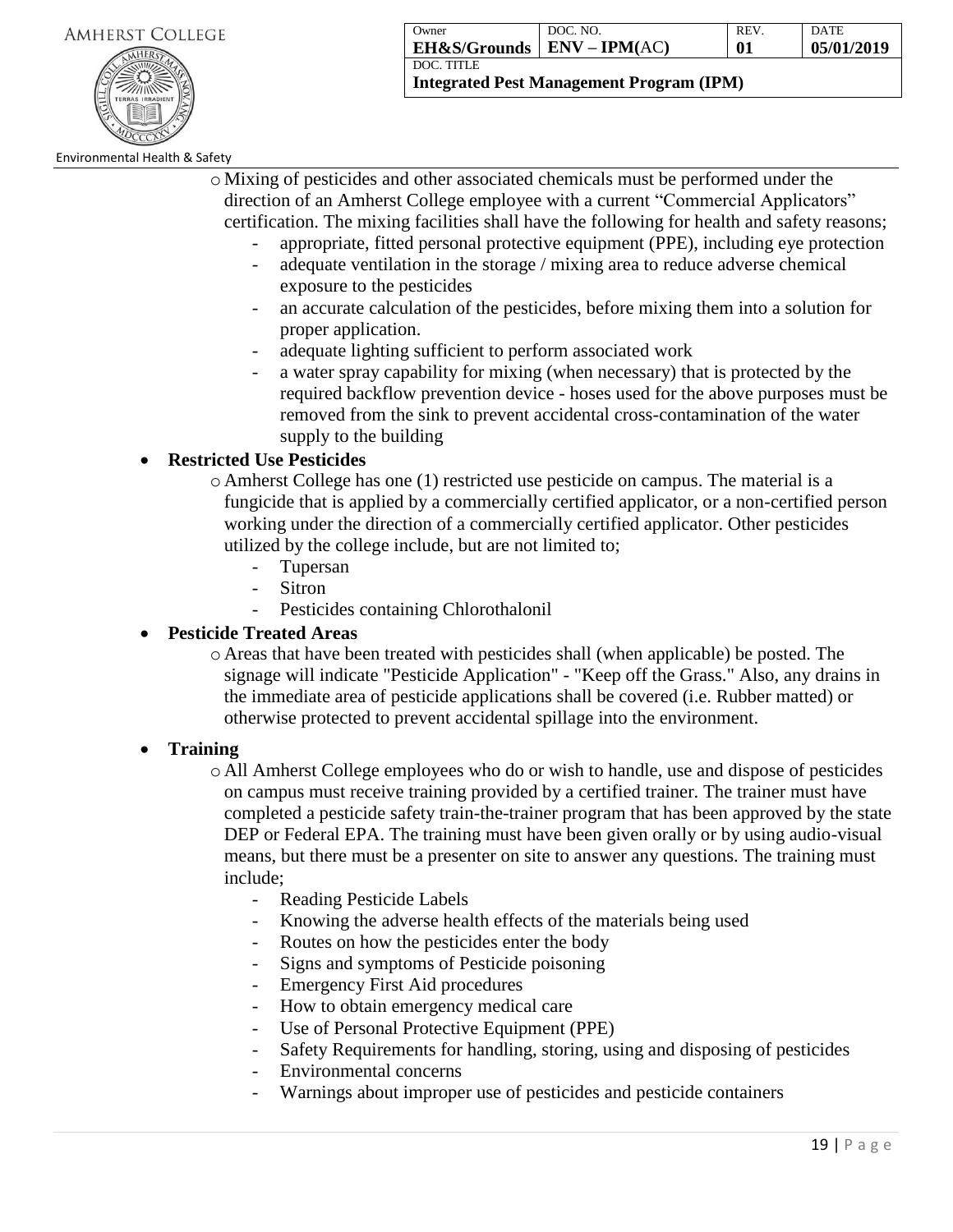

| Owner                        | DOC. NO. | <b>REV</b> | DATE       |
|------------------------------|----------|------------|------------|
| EH&S/Grounds   ENV – IPM(AC) |          | 01         | 05/01/2019 |
| DOC. TITLE                   |          |            |            |

**Integrated Pest Management Program (IPM)**

#### Environmental Health & Safety

oTrainees must be at least 18 years of age. Employees looking for certification as a "Commercial Applicator" must have a minimum of two (2) years relevant experience, hands on or academic. The Department of Public Safety will conduct written examinations, and, when appropriate performance testing to determine applicator competence in the use and handling of pesticides. Both the practical and written portion of the examination will have to be successfully completed before the department will grant certification.

### **Certification or License Renewal**

- oForms for renewal or re-certification will be mailed to "Commercial Applicators" at least 30 days prior to the due date. Certifications and licenses may be renewed annually for up to three (3) years without re-examinations or retraining provided;
- oconditions of the license have not changed and that the certification did not lapse
- othe Department of Environmental Protection has not introduced or required additional training or examinations for any new pesticide use, handling or disposal procedure, the introduction of newly restricted materials which have new and greater precautionary requirements in their labeling under the direction of the federal EPA.
- oThe Department of Environmental Protection has not required rectification, relicensing or additional instruction for the protection of human health and the environment.
	- **Retraining requirements for all "Certified Applicators" must at the end of a three (3) year period be recertified either by;**
		- **Re-examination,** or
		- **Attendance**, within the three (3) year period, at training programs approved by the Department of Environmental Protection, to;
			- **-** Ensure that they continue to meet the requirements of changing technology covering uses for which they are certified.
			- **-** Ensure that they maintain a continuing level of competence and ability to use pesticides safely and properly, and
			- **-** Ensure that they are familiar with changes in local, state and federal regulations.
		- Contact hours, which are needed for rectification, must be obtained every three (3) years prior to expiration of certification. The number of contact hours for each type of certification is as follows;
		- Commercial Certification 12 hours per category
		- **Private Certification 12 hours per category**
		- Commercial Applicator License 6 hours
		- Each contact hour is equal to 50 minutes of training
- oSubjects that are required to be covered as part of the continuing education plan must include those that are identified in 333 CMR 10.08 (h).

### **Insurance Requirements**

o Amherst College is required by the Department of Environmental Protection to submit an applicant's application an attestation by an insurance broker certifying that the insurance policy coverage in force and issued on behalf of the College meets or exceeds that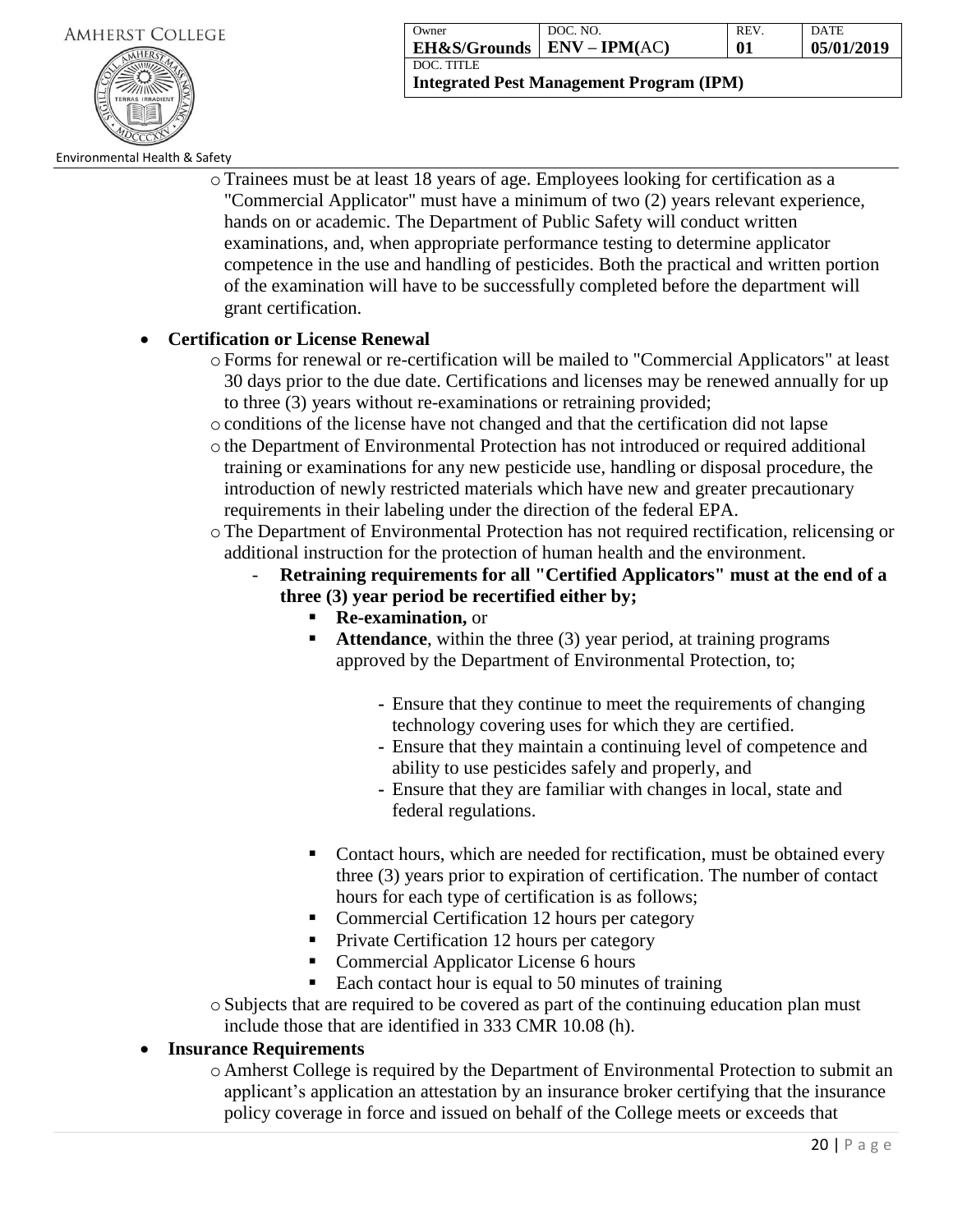

| Owner                        | DOC. NO. | <b>REV</b> | <b>DATE</b> |
|------------------------------|----------|------------|-------------|
| EH&S/Grounds   ENV – IPM(AC) |          | 01         | 05/01/2019  |
| DOC. TITLE                   |          |            |             |

**Integrated Pest Management Program (IPM)**

Environmental Health & Safety

standards set forth in 333 CMR 10.13, Financial Responsibility. All insurance information kept by the College shall be made available, upon request, to any local, state or federal inspector that may request such information.

oThe Facilities Purchasing Agent and the Office of the Facilities Management and Planning shall have copies of the insurance information.

### **Recordkeeping Requirements**

- o All Amherst College certified "Commercial Applicators" are required to keep true and accurate operational records containing at least the following information;
	- Places of Application
	- Dates of Application
	- Brand or registered name of pesticide
	- The EPA registration number of the pesticide
	- The amount of pesticide applied
	- The purpose for which the pesticide was applied
	- Method of Application
	- A list of the certified or licensed employees recognized by the Department of Environmental Protection
	- Accidents or incidents involving pesticide use
	- The amount of liability insurance carried and the name of the insurer
	- Any licenses or injuries caused by or suspected to have been caused by pesticides and reported to the applicator.
- o Annual reports and records may be requested and turned over to the Department of Environmental Protection. Annual submittal of all records is outlined in 333 CMR 10.14.
- oThe Department of Environmental Protection shall require Amherst College to immediately report in not more than 48 hours any significant accidents, incidents, injuries or illnesses that may have been caused by the pesticides, as outlined in 333 CMR 10.14.
- $\circ$  Recordkeeping, as it pertains to the IPM plans must be maintained by the College, Facilities Department (Grounds and Landscaping / Service Center) for a minimum of **3** years

# **16. IPM Emergency Reporting Procedures**

# **Fire / Smoke Condition**

- oFor small scale fire and smoke conditions, follow the normal reporting procedures for Amherst College;
	- Close the door t contain the fire or smoke
	- Alert other person $(s)$  in the area
	- Pull the Fire Alarm and Phone Amherst College Police Dept. (413) 542-2111
	- Evacuate the building and report to your designated "accountability area"
- o Amherst College has taken the position that a fire in a pesticide storage facility that has already become fully involved shall be sacrificed in its entirety - smoke and flame have less of a negative environmental impact than does contamination of the ground water

# **Medical Emergency**

oReport any illness or injury that requires more than a Band-Aid ® to the Amherst College Police Department at (413) 542-2111